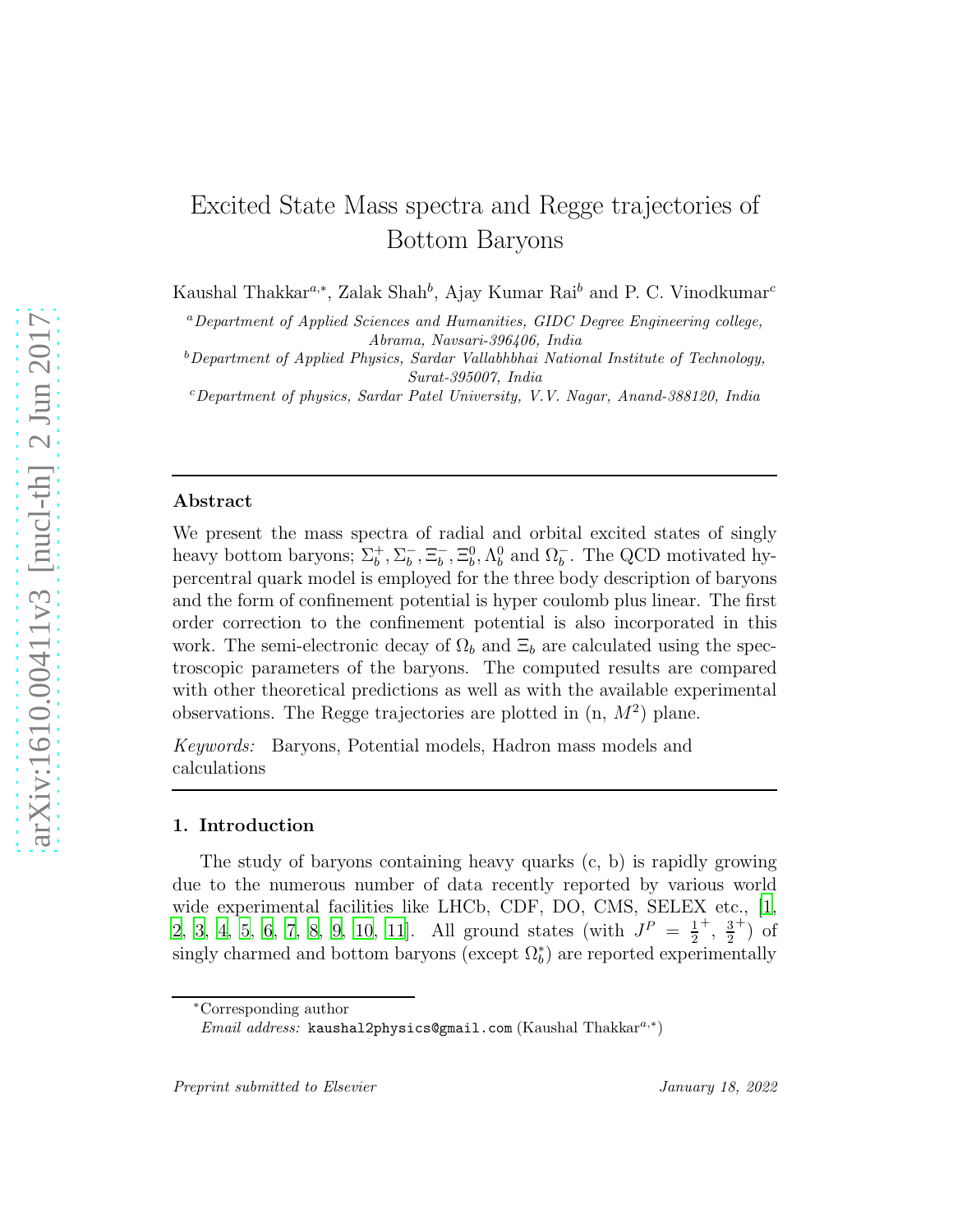[\[12\]](#page-18-3). At present, only two orbitally excited bottom baryons,  $\Lambda_b^0(5912)$  and  $\Lambda_b^0(5920)$  are experimentally known and reported by LHCb Collaboration [\[8](#page-17-7)] with spin parity  $J^P = \frac{1}{2}$  $\frac{1}{2}^{-}$  and  $J^{P} = \frac{3}{2}$  $\frac{3}{2}$ <sup>-</sup> respectively. The excited states of other singly bottom baryons are expected to detect in near future.

Various phenomenological models have been used to study the baryons using different approaches. The theoretical predictions such as non-relativistic Isgur-Karl model [\[13](#page-18-4)], relativized potential quark model [\[14\]](#page-18-5), relativistic quark model [\[15\]](#page-18-6), the Fadeev approach [\[16\]](#page-18-7), variational approach [\[17\]](#page-18-8), the chiral unitary model [\[18\]](#page-18-9), non relativistic quantum mechanics [\[19\]](#page-18-10), the extended local hidden gauge approach [\[20](#page-18-11)], the relativistic flux tube (RFT) model [\[21\]](#page-18-12), the Hamiltonian model [\[22](#page-18-13)], Regge phenomenology [\[23](#page-18-14)], QCD sum rule [\[24](#page-18-15), [25](#page-19-0), [26,](#page-19-1) [27](#page-19-2)], color hyperfine interaction [\[29](#page-19-3), [30](#page-19-4)], Goldstone Boson Exchange Model [\[31\]](#page-19-5), Soliton model [\[32\]](#page-19-6) Quark-diquark model[\[33](#page-19-7), [34](#page-19-8)] *etc*., have been used to study the properties of heavy baryons. There are also many Lattice QCD studies which have examined the internal structure and quark dynamics of hadrons [\[35,](#page-19-9) [36](#page-19-10), [37\]](#page-19-11). However, there are limited efforts devoted to the study of radial and orbital excited states and decay properties of singly bottom baryons. Thus, presently, the theoretical studies of the excited states  $(L \neq 0)$  of singly bottom baryons have become a subject of renewed interest. In our previous studies, we have calculated the radial and orbital excited state masses, semi-electronics decays, magnetic moments, etc. for singly charm baryons [\[38](#page-19-12), [39](#page-19-13)]. In this paper, we extend the study for the mass spectra of singly bottom baryons and other decay properties.

The singly heavy baryons with one heavy quark (c or b) and two light quarks(u,d and s) give a perfect tool for studying the dynamics of the light quarks in the presence of a heavy quark. The bottom baryons belong to two different SU(3) flavor representations:  $3 \otimes 3 = 6_s + 3_A$ . The quark content and  $SU(3)$  multiplicity is mentioned in Table [1.](#page-2-0)  $SU(3)$  symmetric sextet and anti-symmetric anti-triplets are regulated as below [\[40](#page-19-14)].

$$
\Sigma_b^+ = uub, \ \Sigma_b^0 = \frac{1}{\sqrt{2}} \ (ud + du)b, \ \Sigma_b^- = ddb, \ \Omega_b^0 = \text{ssb}
$$

$$
\Lambda_b = \frac{1}{\sqrt{2}} (ud - du)b, \ \Xi_b^0 = \frac{1}{\sqrt{2}} (us - su)b, \ \Xi_b^- = \frac{1}{\sqrt{2}} (ds - sd)b
$$

The experimentally known masses of singly bottom baryons are listed in Table [2.](#page-2-1) The Hypercentral Constituent quark model is employed for the present study which has already been successfully used for the study of baryons in light as well as heavy sector [\[38](#page-19-12), [39](#page-19-13), [41,](#page-20-0) [42,](#page-20-1) [43,](#page-20-2) [44,](#page-20-3) [45](#page-20-4)].

This paper is organized as follows: The hypercentral Constituent Quark Model (hCQM) applied for the study of singly bottom baryon mass spec-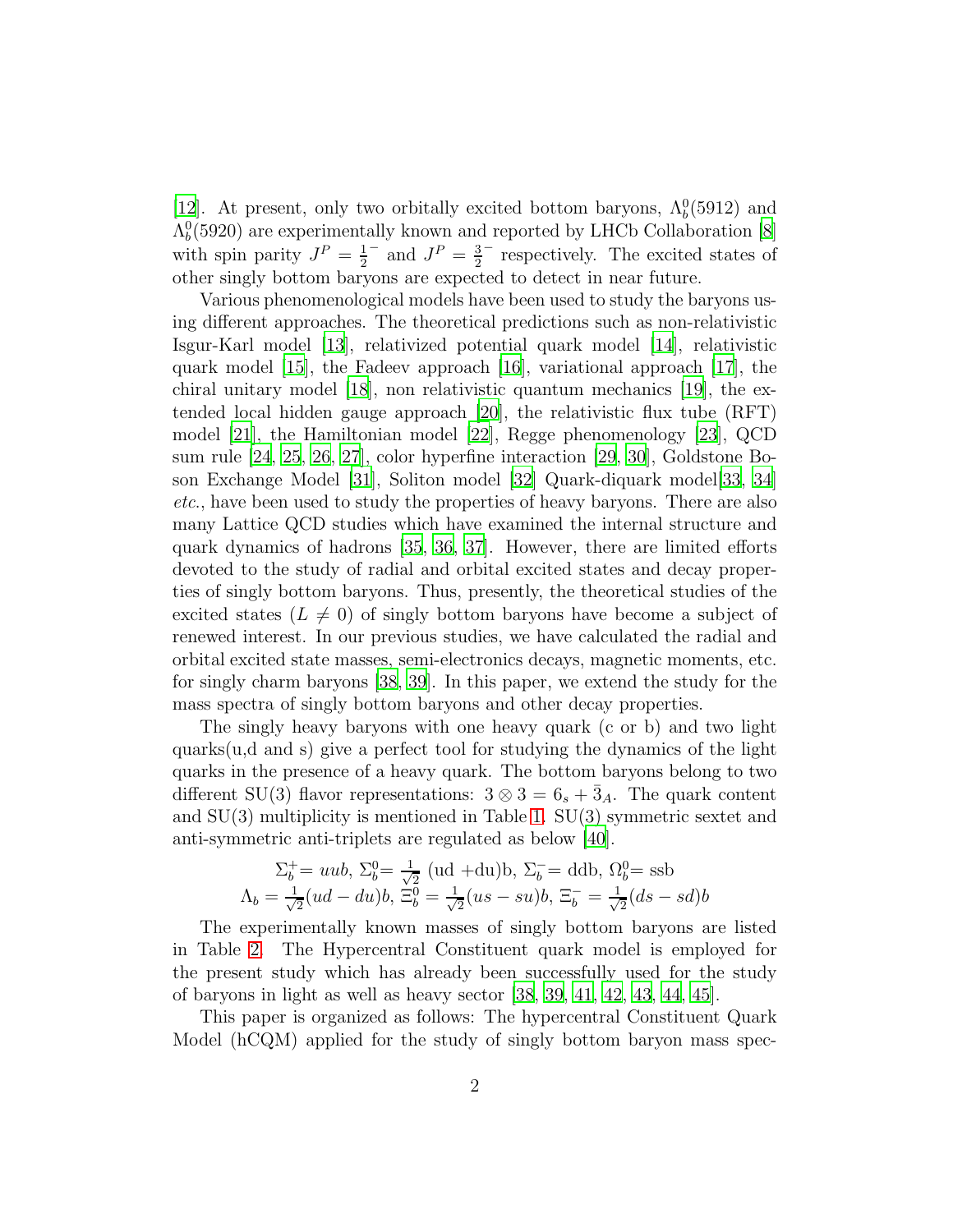<span id="page-2-0"></span>

| Baryon                                                                     |                 | Quark Content $SU(3)$ multiplicity | $I_3$                      |
|----------------------------------------------------------------------------|-----------------|------------------------------------|----------------------------|
| $\Lambda_b^0$                                                              | udb             |                                    |                            |
| $\Sigma_{b}^{+}$                                                           | uub             | 6                                  | (1,1)                      |
| $\Sigma_b^0$                                                               | udb             | 6                                  | (1,0)                      |
|                                                                            | ddb             | 6                                  | $(1,-1)$                   |
|                                                                            | usb             | $\overline{3}$                     | $\frac{1}{2}, \frac{1}{2}$ |
| $\begin{array}{l} \Sigma_b^- \\ \Xi_b^0 \\ \Xi_b^- \\ \Xi_b^- \end{array}$ | $\mathrm{d}$ sb | $\bar{3}$                          | റ                          |
|                                                                            | ssb             |                                    |                            |

Table 1: List of heavy singly bottom baryons and their quark content.

<span id="page-2-1"></span>Table 2: The singly bottom baryon masses (MeV) with  $J<sup>P</sup>$  values as listed in PDG-2016 [\[12\]](#page-18-3).

| Names               | Mass                     | Names              | Mass                                 | Names           | Mass                     | Names              | Mass             | TP |
|---------------------|--------------------------|--------------------|--------------------------------------|-----------------|--------------------------|--------------------|------------------|----|
| $\Lambda_b(5619)^0$ | $5619.5 \pm .04$         | $\Sigma_b(5811)^+$ | $5811.3 \pm 1.7$ $\equiv_b (5790)^-$ |                 | $5794.9 \pm 0.9$         | $\Omega_b(6048)^-$ | $6048.8 \pm 3.2$ |    |
|                     |                          | $\Sigma_b(5816)^-$ | $5815.5 \pm 1.7$ $\equiv_b (5790)^0$ |                 | $5793.1 \pm 2.5$         |                    |                  |    |
|                     |                          | $\Sigma_b(5832)^+$ | $5832.1 \pm 0.7$                     | $\Xi_h(5945)^0$ | $5949.3 \pm 0.8 \pm 0.9$ |                    |                  |    |
|                     |                          | $\Sigma_h(5835)^-$ | $5835.1 \pm 0.6$                     |                 |                          |                    |                  |    |
| $\Lambda_b(5912)^0$ | $5912.1 \pm 0.1 \pm 0.4$ |                    |                                      |                 |                          |                    |                  |    |
| $\Lambda_b(5920)^0$ | 5919.73±0.32             |                    | -                                    |                 |                          |                    |                  |    |

troscopy presented in section 2. The mass spectra of bottom baryons are analysed and the Regge trajectories for the same are presented in section 3. The semi electronic weak decays of  $\Xi_b$  and  $\Omega_b$  baryons are computed and the details are presented in section 4. In section 5, we have drawn important conclusions and summarized our present study on singly bottom baryons.

## 2. Theoretical Framework: Hypercentral Constituent Quark Model (hCQM)

The hypercentral approach has been applied to solve bound states and scattering problems in many different fields of physics and chemistry. The basic idea of the hypercentral approach to three-body systems is very simple. The two relative coordinates ( $\vec{\rho}$  and  $\vec{\lambda}$ ) are rewritten into a single sixdimensional vector and the nonrelativistic  $Schrödinger$  equation in the sixdimensional space is solved. The potential expressed in terms of the hypercentral radial co-ordinate, takes care of the three body interaction effectively. Such an attempt has already been employed for the mass spectra of singly heavy charmed baryons  $(\Lambda_c^0, \Sigma_c^{++,+,0}, \Xi_c^{+,0} \text{ and } \Omega_c^0)$  and also for doubly heavy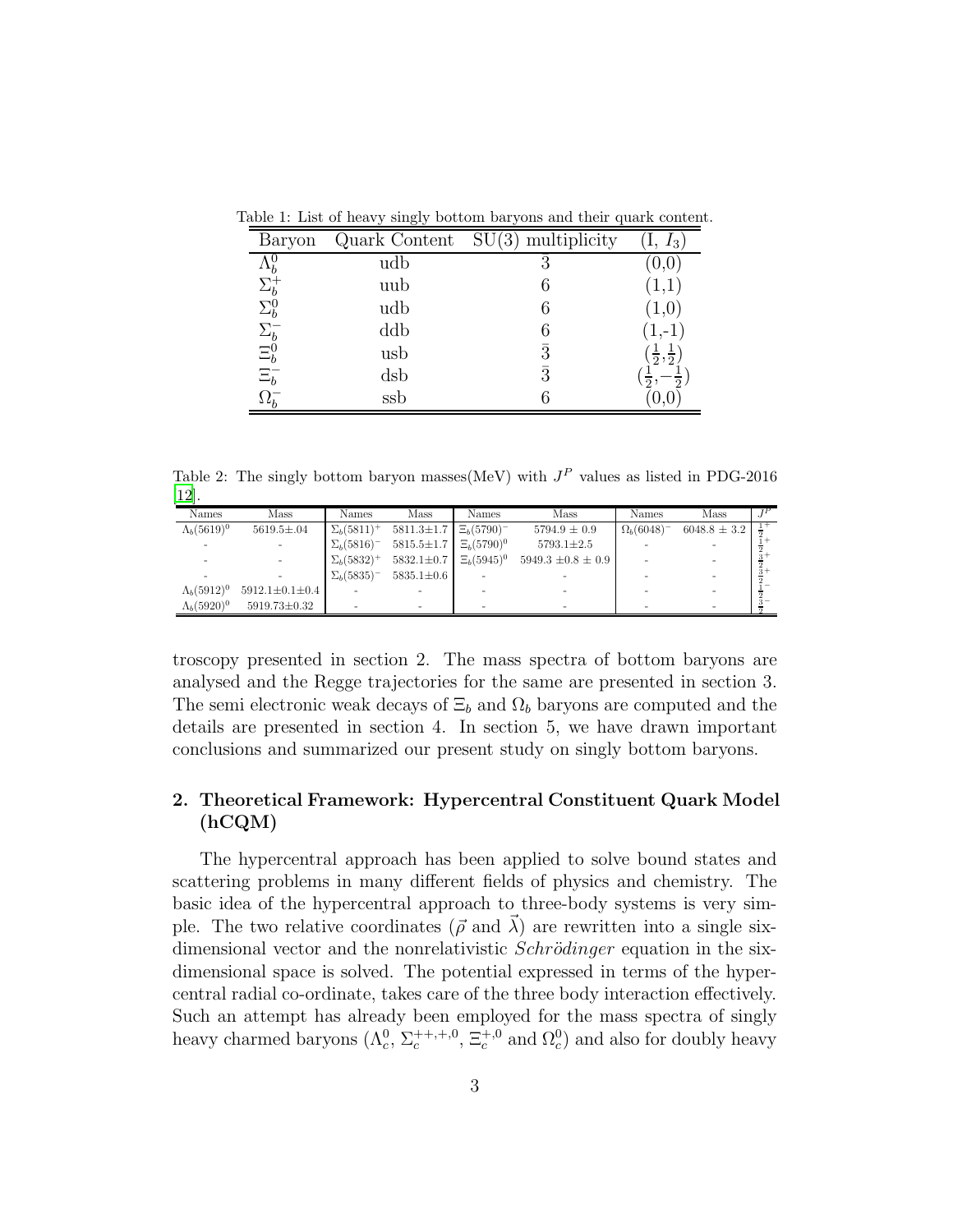Table 3: Quark mass parameters (in GeV) and constants used in the calculations.

<span id="page-3-0"></span>

|                                        | IIta | $m_{s}$ |  |  | $m_b$ $C_F$ $C_A$ $n_f$ $\alpha_s(\mu_0=1 \text{ GeV})$ |
|----------------------------------------|------|---------|--|--|---------------------------------------------------------|
| 0.338 0.350 0.500 4.67 $\frac{2}{3}$ 3 |      |         |  |  |                                                         |

charmed baryons (both  $\Omega$ 's and  $\Xi$ 's families) in our previous work [\[38](#page-19-12), [39](#page-19-13), [45\]](#page-20-4). Details to this hypercentral constituent quark model employed for the present study of singly heavy bottom baryons is described below. The Jacobi coordinates to describe baryon as a bound state of three different constituent quarks are given by [\[46\]](#page-20-5).

$$
\vec{\rho} = \frac{1}{\sqrt{2}} (\vec{r_1} - \vec{r_2})
$$
\n(1)

$$
\vec{\lambda} = \frac{m_1 \vec{r_1} + m_2 \vec{r_2} - (m_1 + m_2) \vec{r_3}}{\sqrt{m_1^2 + m_2^2 + (m_1 + m_2)^2}}
$$
(2)

The respective reduced masses are given by

$$
m_{\rho} = \frac{2m_1m_2}{m_1 + m_2} \tag{3}
$$

$$
m_{\lambda} = \frac{2m_3(m_1^2 + m_2^2 + m_1m_2)}{(m_1 + m_2)(m_1 + m_2 + m_3)}
$$
(4)

Here,  $m_1, m_2, m_3$  are the constituent quark masses. We consider  $m_u= 0.338$ ,  $m_d=0.350$ ,  $m_s=0.500$ ,  $m_b=4.67$  (all in GeV). The angle of the Hyperspherical coordinates are given by  $\Omega_{\rho} = (\theta_{\rho}, \phi_{\rho})$  and  $\Omega_{\lambda} = (\theta_{\lambda}, \phi_{\lambda})$ . We define hyper radius x and hyper angle  $\xi$  by,

$$
x = \sqrt{\rho^2 + \lambda^2} \text{ and } \xi = \arctan\left(\frac{\rho}{\lambda}\right) \tag{5}
$$

In the center of mass frame  $(R_{c.m.} = 0)$ , the kinetic energy operator can be written as

$$
\frac{P_x^2}{2m} = -\frac{\hbar^2}{2m} (\Delta_\rho + \Delta_\lambda) = -\frac{\hbar^2}{2m} \left( \frac{\partial^2}{\partial x^2} + \frac{5}{x} \frac{\partial}{\partial x} + \frac{L^2(\Omega)}{x^2} \right) \tag{6}
$$

where  $m=\frac{2m_\rho m_\lambda}{m_\lambda+m_\lambda}$  $\frac{2m_\rho m_\lambda}{m_\rho+m_\lambda}$  is the reduced mass and  $L^2(\Omega)=L^2(\Omega_\rho,\Omega_\lambda,\xi)$  is the quadratic Casimir operator of the six-dimensional rotational group  $O(6)$  and its eigenfunctions are the hyperspherical harmonics,  $Y_{[\gamma]l_{\rho}l_{\lambda}}(\Omega_{\rho},\Omega_{\lambda},\xi)$  satisfying the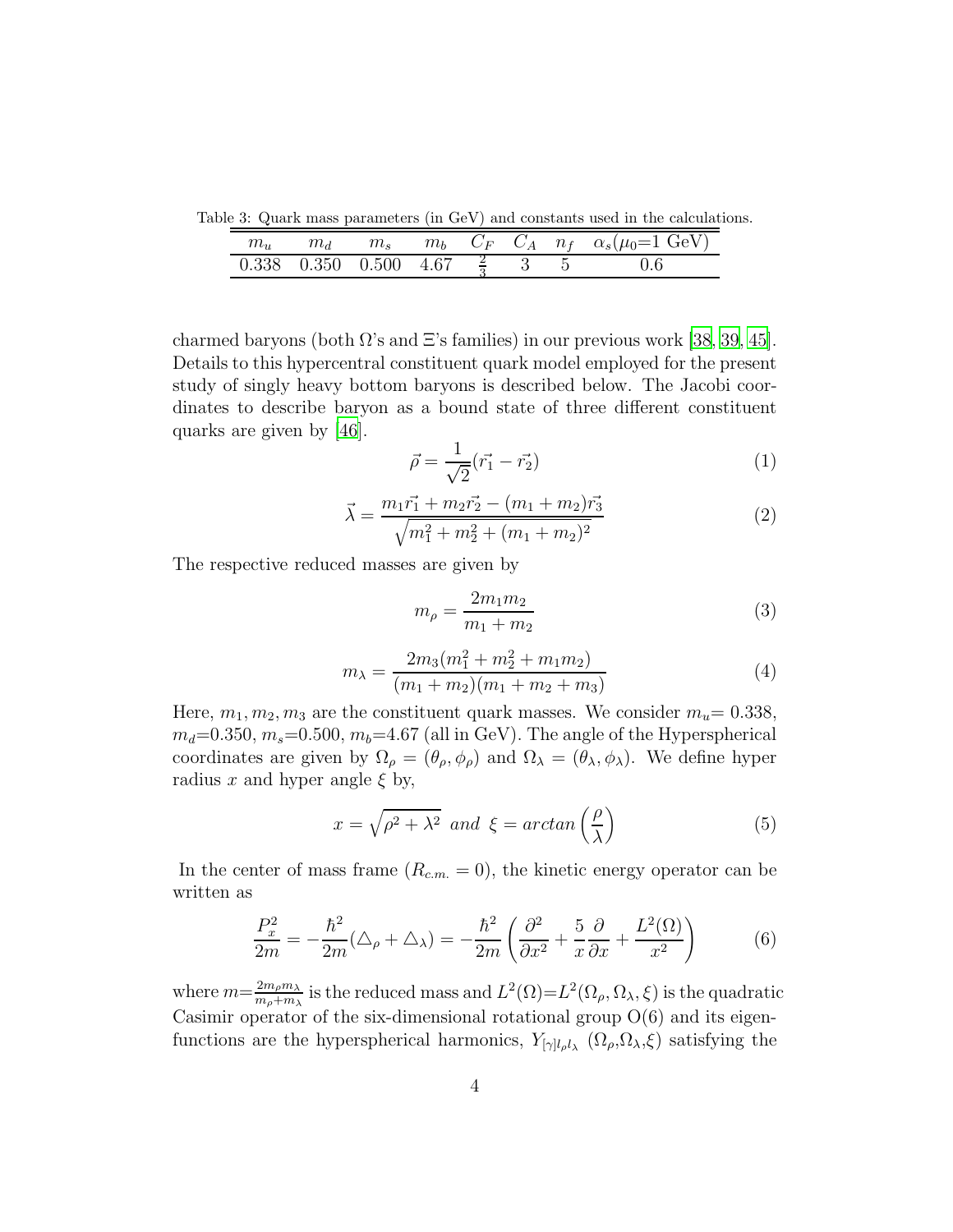eigenvalue relation,  $L^2 Y_{[\gamma]l_{\rho}l_{\lambda}} (\Omega_{\rho}, \Omega_{\lambda}, \xi) = -\gamma(\gamma + 4)Y_{[\gamma]l_{\rho}l_{\lambda}} (\Omega_{\rho}, \Omega_{\lambda}, \xi)$ . Here,  $\vec{L} = \vec{L}_{\rho} + \vec{L}_{\lambda}, l_{\rho}$  and  $l_{\lambda}$  are the angular momenta associated with the  $\bar{\rho}$ and  $\vec{\lambda}$  variables respectively and  $\gamma$  is the hyper angular momentum quantum number.

The confining three-body potential is chosen within a string-like picture, where the quarks are connected by gluonic strings and the potential increases linearly with a collective radius x as mentioned in  $[47, 48]$ . In the hypercentral approximation, the potential is expressed in terms of the hyper radius  $(x)$  as

$$
\sum_{i < j} V(r_{ij}) = V(x) + \dots \tag{7}
$$

In this case the potential  $V(x)$  not only contains two-body interactions but it contains three-body effects also. The three-body effects are desirable in the study of hadrons since the non- Abelian nature of QCD leads to gluon-gluon couplings which produce three-body forces.

The model Hamiltonian for baryons in the hCQM is then expressed as

$$
H = \frac{P_x^2}{2m} + V(x) \tag{8}
$$

The exact solution of the QCD equations is very complex, so one has to rely upon conventional quark models. The assumptions in various conventional quark models are different, but they have a simple general structure in common including some basic features like confinement and asymptotic freedom and for the rest built up by means of suitable assumptions. More details on similarities and differences in various quark models can be found in Ref. [\[47,](#page-20-6) [49\]](#page-20-7). The main differences between Hamiltonian used in Hypercentral Constituent Quark Model (HCQM) adopted in this paper and conventional quark model given by Isgur and Karl [\[13\]](#page-18-4) are as follow.

- 1. The confinement potential used in Isgur and Karl quark model is given by harmonic oscillator plus constant potential, while the confinement potential used in HCQM is given by linear plus hyper coulomb potential.
- 2. The mass of the light quarks (u and d) were same  $(m1=m2\neq m3)$  in Isgur and Karl quark model, while in this paper, we have used unequal quark masses ( $m1\neq m2\neq m3$ ) in HCQM.
- 3. In Isgur and Karl quark model only hyperfine part is kept as a spin dependent potential, while here we have used spin-spin, spin-orbit as well as tensor terms as a spin dependent potential.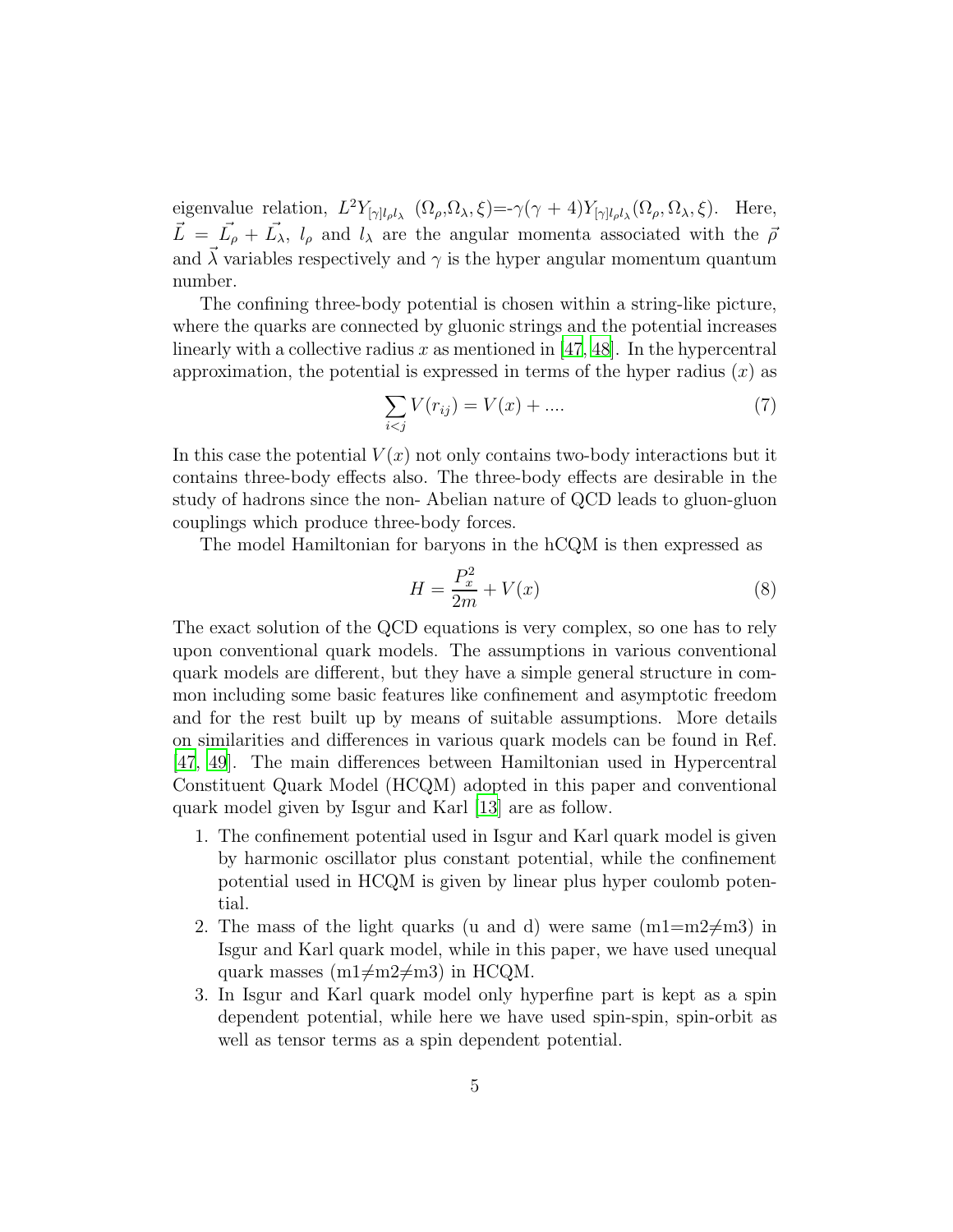4. We have solved Schrodinger equation in six dimensional space for HCQM, while in conventional quark model like Isgur and Karl, Schrodinger equation is solved in three dimensional space.

The six-dimensional hyperradial *Schrödinger* equation corresponds to the above Hamiltonian reduces to

$$
\left[\frac{-1}{2m}\frac{d^2}{dx^2} + \frac{\frac{15}{4} + \gamma(\gamma + 4)}{2mx^2} + V(x)\right]\phi_\gamma(x) = E\phi_\gamma(x)
$$
(9)

where  $\phi_{\gamma}(x)$  is the reduced hypercentral wave function. If we compare above equation with the usual three-dimensional radial  $Schrödinger$  equation, the resemblance between the angular momentum and the hyperangular momentum is given by  $l(l+1) \rightarrow \frac{15}{4} + \gamma(\gamma + 4)$ .

For the present study, we consider the hypercentral potential  $V(x)$  as the hyper Coulomb plus linear potential with first order correction [\[50](#page-20-8), [51,](#page-20-9) [52](#page-20-10)] and spin-dependent interaction, which is given as

$$
V(x) = V^{0}(x) + \left(\frac{1}{m_{\rho}} + \frac{1}{m_{\lambda}}\right) V^{(1)}(x) + V_{SD}(x)
$$
 (10)

where,  $V^0(x)$  is defined as

$$
V^{(0)}(x) = \frac{\tau}{x} + \beta x \tag{11}
$$

Here, the hyper-Coulomb strength  $\tau = -\frac{2}{3}$  $rac{2}{3}\alpha_s, \frac{2}{3}$  $\frac{2}{3}$  is the color factor for the baryon.  $\beta$  corresponds to the string tension of the confinement. We fix the model parameter  $\beta$  to get the experimental spin average mass of the each ground state bottom baryons. The parameter  $\alpha_s$  corresponds to the strong running coupling constant, which is written as

$$
\alpha_s = \frac{\alpha_s(\mu_0)}{1 + \left(\frac{33 - 2n_f}{12\pi}\right) \alpha_s(\mu_0) ln\left(\frac{m_1 + m_2 + m_3}{\mu_0}\right)}\tag{12}
$$

In above equation, the value of  $\alpha_s$  at  $\mu_0 = 1$  GeV is considered 0.6 as shown in Table [3.](#page-3-0)

The first order correction  $V^{(1)}(x)$  can be written as

$$
V^{(1)}(x) = -C_F C_A \frac{\alpha_s^2}{4x^2}
$$
\n(13)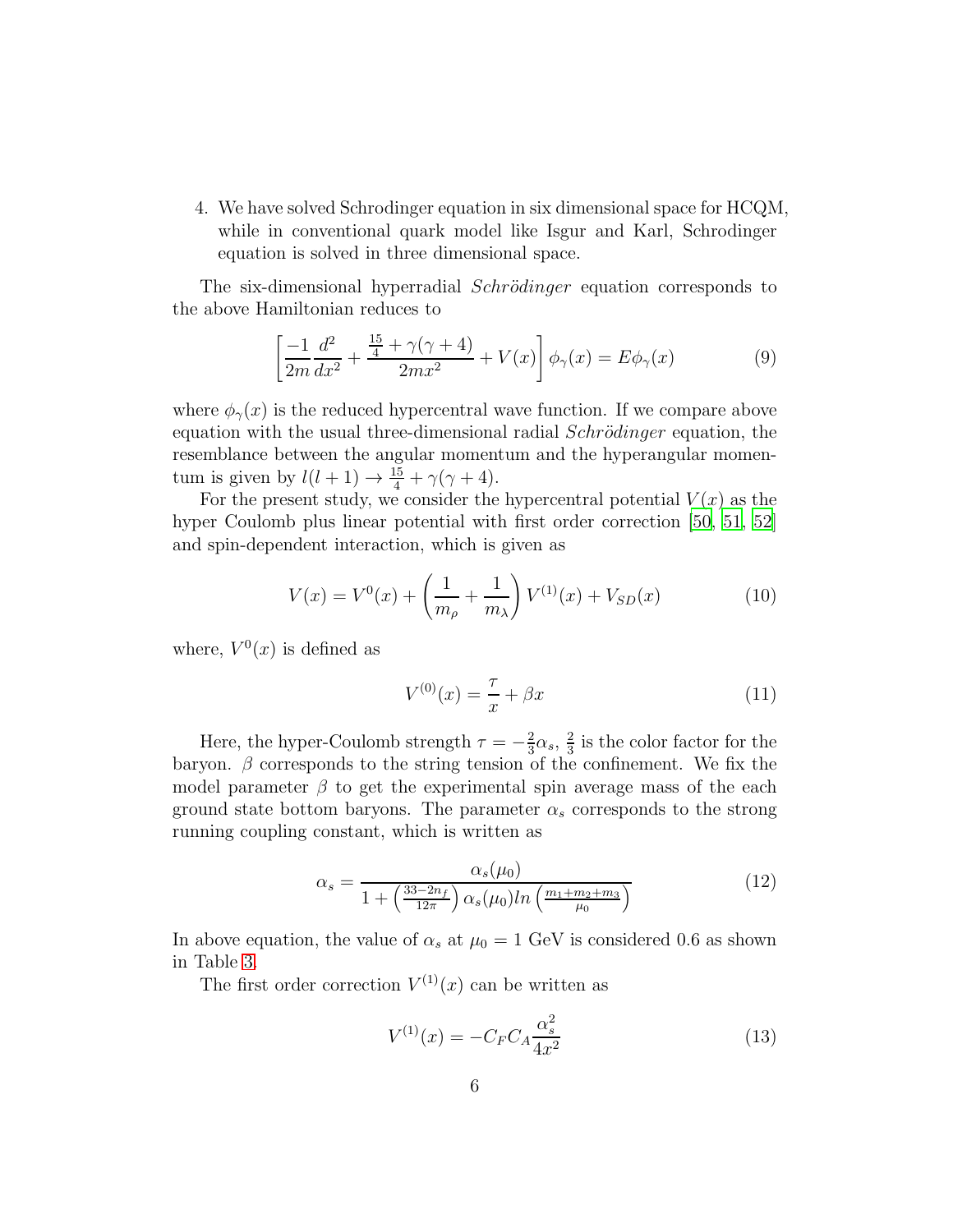| State                     | $J^P$ | $\overline{A}$ | $\overline{B}$ | Exp. $[12]$ $[15]$ |       | $[22]$ | $[21]$ | $[29]$    | $[23]$ | $\overline{[}20]$ | [25]  |
|---------------------------|-------|----------------|----------------|--------------------|-------|--------|--------|-----------|--------|-------------------|-------|
| ${\bf n}^{2S+1}L_J$       |       |                |                |                    |       |        |        |           |        |                   |       |
| $\overline{(1^2S_{1/2})}$ |       | 5.621          | 5.621          | 5.620              | 5.620 | 5.618  | 5.619  |           | 5.619  |                   | 5.612 |
| $(2^2S_{1/2})$            |       | 6.016          | 6.026          |                    | 6.089 |        |        |           |        |                   | 6.107 |
| $(3^2S_{1/2})$            |       | 6.364          | 6.380          |                    | 6.455 |        |        |           |        |                   | 6.338 |
| $(4^2S_{1/2})$            |       | 6.697          | 6.719          |                    | 6.756 |        |        |           |        |                   |       |
| $\left(5^2S_{1/2}\right)$ |       | 7.022          | 7.050          |                    | 7.015 |        |        |           |        |                   |       |
| $(6^2S_{1/2})$            |       | 7.343          | 7.377          |                    | 7.256 |        |        |           |        |                   |       |
| $(1^2P_{1/2})$            |       | $5.992\,$      | 6.000          | 5.912              | 5.930 | 5.938  | 5.911  | $5.929\,$ |        | 5.820             |       |
| $(1^2P_{3/2})$            |       | 5.980          | $5.988\,$      | 5.920              | 5.942 | 5.939  | 5.920  | 5.940     | 5.913  | 5.969             |       |
| $\overline{(2^2P_{1/2})}$ |       | 6.303          | 6.317          |                    | 6.326 | 6.236  |        |           |        |                   |       |
| $(2^2P_{3/2})$            |       | 6.290          | 6.304          |                    | 6.333 | 6.273  |        |           |        |                   |       |
| $(3^2P_{1/2})$            |       | 6.615          | 6.635          |                    | 6.645 | 6.273  |        |           |        |                   |       |
| $(3^2P_{3/2})$            |       | 6.602          | 6.621          |                    | 6.651 | 6.285  |        |           |        |                   |       |
| $(4^2P_{1/2})$            |       | 6.928          | 6.954          |                    | 6.917 |        |        |           |        |                   |       |
| $(4^2P_{3/2})$            |       | 6.914          | 6.939          |                    | 6.922 |        |        |           |        |                   |       |
| $(5^2P_{1/2})$            |       | 7.241          | 7.273          |                    | 7.157 |        |        |           |        |                   |       |
| $(5^2P_{3/2})$            |       | 7.226          | 7.258          |                    | 7.171 |        |        |           |        |                   |       |
| $(1^2D_{3/2})$            |       | 6.219          | 6.233          |                    | 6.190 |        | 6.147  |           |        |                   |       |
| $(1^2D_{5/2})$            |       | 6.200          | 6.213          |                    | 6.196 | 6.212  | 6.153  |           | 6.193  |                   |       |
| $(2^2D_{3/2})$            |       | 6.528          | 6.548          |                    | 6.526 |        |        |           |        |                   |       |
| $(2^2D_{5/2})$            |       | 6.509          | 6.527          |                    | 6.531 | 6.530  |        |           |        |                   |       |
| $(3^2D_{3/2})$            |       | 6.839          | 6.865          |                    | 6.811 |        |        |           |        |                   |       |
| $(3^2D_{5/2})$            |       | 6.819          | 6.844          |                    | 6.814 |        |        |           |        |                   |       |
| $(4^2D_{3/2})$            |       | 7.151          | 7.183          |                    | 7.060 |        |        |           |        |                   |       |
| $(4^2D_{5/2})$            |       | $7.129\,$      | 7.160          |                    | 7.063 |        |        |           |        |                   |       |
| $(1^2F_{5/2})$            |       | 6.442          | 6.460          |                    | 6.408 |        | 6.346  |           |        |                   |       |
| $(1^2F_{7/2})$            |       | 6.415          | 6.432          |                    | 6.411 |        | 6.351  |           | 6.461  |                   |       |
| $(2^2F_{5/2})$            |       | 6.750          | 6.775          |                    | 6.705 |        |        |           |        |                   |       |
| $(2^2F_{7/2})$            |       | 6.723          | 6.747          |                    | 6.708 |        |        |           |        |                   |       |
| $(3^2F_{5/2})$            |       | 7.058          | 7.090          |                    | 6.964 |        |        |           |        |                   |       |
| $(3^2F_{7/2})$            |       | 7.033          | 7.062          |                    | 6.966 |        |        |           |        |                   |       |
| $(4^2F_{5/2})$            |       | 7.371          | 7.408          |                    | 7.196 |        |        |           |        |                   |       |
| $(4^2F_{7/2})$            |       | 7.343          | 7.379          |                    | 7.197 |        |        |           |        |                   |       |
|                           |       |                |                |                    |       |        |        |           |        |                   |       |

<span id="page-6-0"></span>Table 4: Mass spectra of  $\Lambda_b^0$  baryon (in GeV).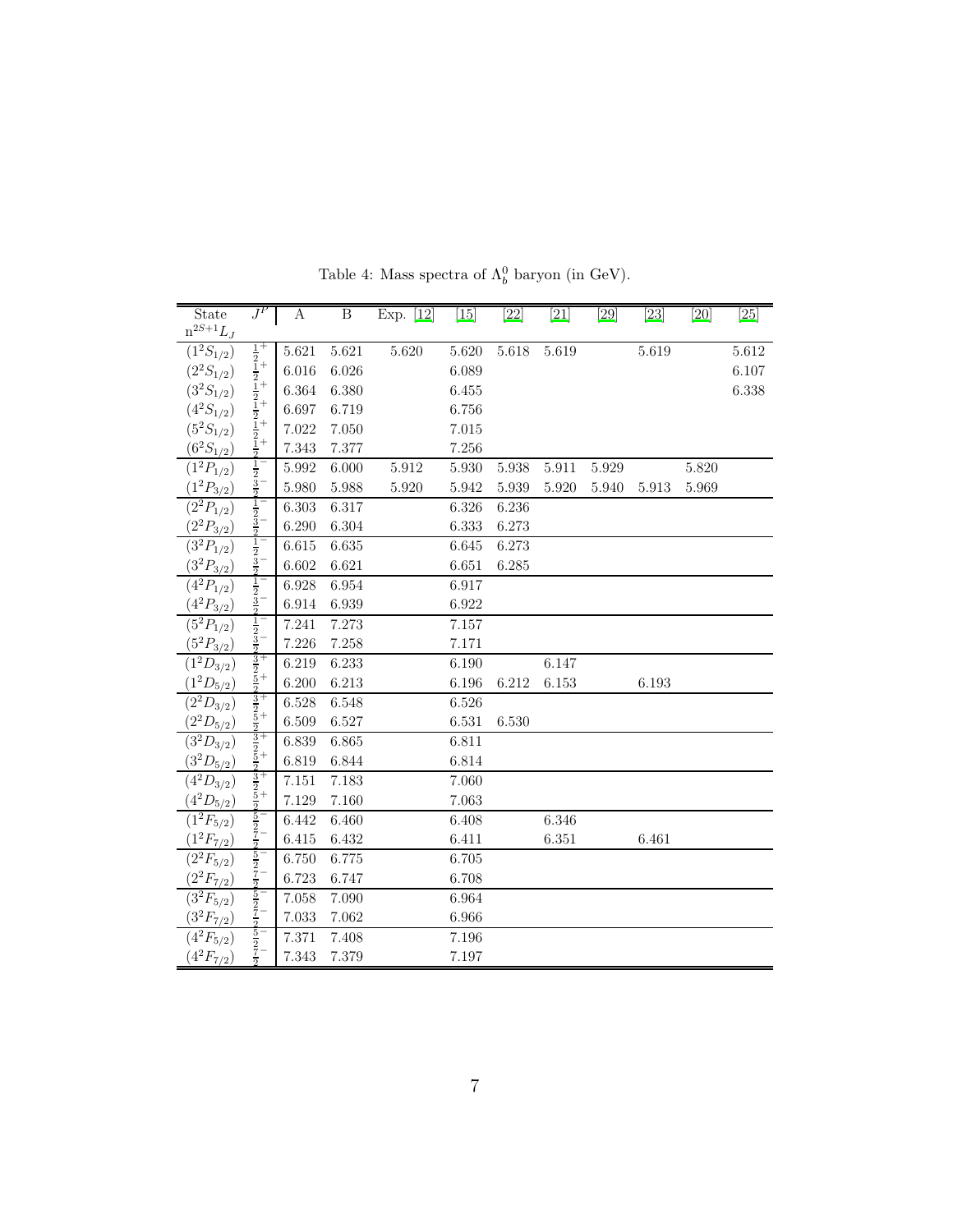|                           |                                                                                                                                                                                                                                       | Lable 5. Mass specula of $\mathbb{Z}_b$ baryons (in GeV). |       | $\Sigma_{b}^{+}$ |                   |       |                 | Refs.     |       |                    |                         |
|---------------------------|---------------------------------------------------------------------------------------------------------------------------------------------------------------------------------------------------------------------------------------|-----------------------------------------------------------|-------|------------------|-------------------|-------|-----------------|-----------|-------|--------------------|-------------------------|
| State                     | $J^{\bar{P}}$                                                                                                                                                                                                                         | $\Sigma_b^-$<br>А                                         | B     | А                | B                 | 15    | $\overline{2}2$ | $^{[23]}$ | [30]  | $\left[ 25\right]$ | Others                  |
| $(1^2S_{1/2})$            |                                                                                                                                                                                                                                       | 5.816                                                     | 5.816 | 5.811            | 5.811             | 5.808 | 5.823           | 5.813     |       | 5.833              | $\overline{5.814}$ [29] |
| $(2^2S_{1/2})$            |                                                                                                                                                                                                                                       | 6.256                                                     | 6.262 | 6.269            | 6.275             | 6.213 |                 |           |       | 6.294              |                         |
| $(3^2S_{1/2})$            |                                                                                                                                                                                                                                       | 6.627                                                     | 6.641 | 6.665            | 6.669             | 6.575 |                 |           |       | 6.447              |                         |
| $(4^2S_{1/2})$            |                                                                                                                                                                                                                                       | 6.997                                                     | 7.018 | 7.041            | 7.061             | 6.869 |                 |           |       |                    |                         |
| $(5^2S_{1/2})$            |                                                                                                                                                                                                                                       | 7.367                                                     | 7.394 | 7.425            | 7.452             | 7.124 |                 |           |       |                    |                         |
| $(1^4S_{3/2})$            |                                                                                                                                                                                                                                       | 5.835                                                     | 5.835 | 5.832            | 5.832             | 5.834 | 5.845           | 5.833     |       | 5.858              | 5.858[29]               |
| $(2^4S_{3/2})$            |                                                                                                                                                                                                                                       | 6.271                                                     | 6.277 | 6.285            | 6.291             | 6.226 |                 |           |       | 6.326              |                         |
| $(3^4S_{3/2})$            |                                                                                                                                                                                                                                       | 6.637                                                     | 6.650 | 6.666            | 6.679             | 6.583 |                 |           |       | 6.447              |                         |
| $(4^4S_{3/2})$            |                                                                                                                                                                                                                                       | 7.004                                                     | 7.024 | 7.048            | 7.067             | 6.876 |                 |           |       |                    |                         |
| $(5^4S_{3/2})$            |                                                                                                                                                                                                                                       | 7.371                                                     | 7.398 | 7.430            | 7.457             | 7.129 |                 |           |       |                    |                         |
| $(1^2P_{1/2})$            |                                                                                                                                                                                                                                       | 6.122                                                     | 6.129 | 6.131            | 6.139             | 6.101 | 6.127           |           | 6.095 |                    | $6.00\;[55]$            |
| $(1^2P_{3/2})$            |                                                                                                                                                                                                                                       | 6.105                                                     | 6.112 | 6.113            | 6.120             | 6.096 | 6.132           | 6.098     | 6.101 |                    | 5.91[56]                |
| $(1^4P_{1/2})$            |                                                                                                                                                                                                                                       | 6.130                                                     | 6.137 | 6.140            | 6.148             | 6.095 |                 |           | 6.087 |                    |                         |
| $(1^4P_{3/2})$            |                                                                                                                                                                                                                                       | 6.113                                                     | 6.121 | 6.122            | 6.129             | 6.087 |                 |           | 6.096 |                    |                         |
| $(1^4P_{5/2})$            |                                                                                                                                                                                                                                       | 6.092                                                     | 6.099 | 6.098            | 6.104             | 6.084 | 6.144           | 6.117     | 6.084 |                    |                         |
| $(2^2P_{1/2})$            | エヌエヌエヌエヌエヌユヌタヌタヌヌヌヌヌュヌユヌュフュフュヌュラュヌヌュヌュヌュヌコヌコヌュフュラュフュフュコミュニヌュニュュニュュニュュラニュララフキュー キャキ・キャキ キャキ キャキ キャラ コー コー コー コーニュー コーニュー コーニー コーニュー コーニュー コーニューニュー コーニュニュー                                                                             | 6.487                                                     | 6.502 | 6.512            | 6.525             | 6.440 | 6.135           |           |       |                    |                         |
| $(2^2P_{3/2})$            |                                                                                                                                                                                                                                       | 6.470                                                     | 6.484 | 6.492            | 6.506             | 6.430 | 6.141           |           |       |                    |                         |
| $(2^4P_{1/2})$            |                                                                                                                                                                                                                                       | 6.496                                                     | 6.512 | 6.522            | 6.535             | 6.430 |                 |           |       |                    |                         |
| $(2^4P_{3/2})$            |                                                                                                                                                                                                                                       | 6.479                                                     | 6.493 | 6.502            | 6.515             | 6.423 |                 |           |       |                    |                         |
| $(2^4P_{5/2})$            |                                                                                                                                                                                                                                       | 6.455                                                     | 6.468 | 6.476            | 6.489             | 6.421 | 6.592           |           |       |                    |                         |
| $(3^2P_{1/2})$            |                                                                                                                                                                                                                                       | 6.855                                                     | 6.875 | 6.894            | 6.915             | 6.756 | 6.246           |           |       |                    |                         |
| $(3^2P_{3/2})$            |                                                                                                                                                                                                                                       | 6.836                                                     | 6.856 | 6.873            | 6.893             | 6.742 | 6.246           |           |       |                    |                         |
| $(3^4P_{1/2})$            |                                                                                                                                                                                                                                       | 6.865                                                     | 6.884 | 6.904            | 6.926             | 6.096 |                 |           |       |                    |                         |
| $(3^4P_{3/2})$            |                                                                                                                                                                                                                                       | 6.845                                                     | 6.866 | 6.884            | 6.904             | 6.736 |                 |           |       |                    |                         |
| $(3^4P_{5/2})$            |                                                                                                                                                                                                                                       | 6.820                                                     | 6.841 | 6.856            | 6.875             | 6.732 | 6.834           |           |       |                    |                         |
| $(4^{2}P_{1/2})$          |                                                                                                                                                                                                                                       | 7.221                                                     | 7.250 | 7.277            | 7.305             | 7.024 |                 |           |       |                    |                         |
| $(4^2P_{3/2})$            |                                                                                                                                                                                                                                       | 7.202                                                     | 7.230 | 7.255            | 7.282             | 7.009 |                 |           |       |                    |                         |
| $(4^4P_{1/2})$            |                                                                                                                                                                                                                                       | 7.230                                                     | 7.261 | 7.288            | 7.316             | 7.008 |                 |           |       |                    |                         |
| $(4^4P_{3/2})$            |                                                                                                                                                                                                                                       | 7.212                                                     | 7.240 | 7.266            | 7.293             | 7.003 |                 |           |       |                    |                         |
| $(4^4P_{5/2})$            |                                                                                                                                                                                                                                       | 7.187                                                     | 7.213 | 7.236            | 7.262             | 6.999 |                 |           |       |                    |                         |
| $(5^2P_{1/2})$            |                                                                                                                                                                                                                                       | 7.590                                                     | 7.625 | 7.660            | 7.694             |       |                 |           |       |                    |                         |
| $(5^2P_{3/2})$            |                                                                                                                                                                                                                                       | 7.570                                                     | 7.604 | 7.637            | 7.670             |       |                 |           |       |                    |                         |
| $(5^4P_{1/2})$            |                                                                                                                                                                                                                                       | 7.601                                                     | 7.636 | 7.671            | 7.705             |       |                 |           |       |                    |                         |
| $(5^4P_{3/2})$            |                                                                                                                                                                                                                                       | 7.580                                                     | 7.614 | 7.648            | 7.682             |       |                 |           |       |                    |                         |
| $(5^4P_{5/2})$            |                                                                                                                                                                                                                                       | 7.552                                                     | 7.586 | 7.618            | 7.651             |       |                 |           |       |                    |                         |
| $(1^2D_{3/2})$            |                                                                                                                                                                                                                                       | 6.389                                                     | 6.403 | 6.409            | 6.423             | 6.326 |                 |           |       |                    |                         |
| $(1^4D_{3/2})$            |                                                                                                                                                                                                                                       | 6.399                                                     | 6.414 | 6.420            | 6.434             | 6.285 |                 |           |       |                    |                         |
| $(1^4D_{1/2})$            |                                                                                                                                                                                                                                       | 6.418                                                     | 6.434 | 6.441            | 6.457             | 6.311 |                 |           |       |                    |                         |
| $\left(1^4D_{5/2}\right)$ |                                                                                                                                                                                                                                       | 6.373                                                     | 6.386 | 6.391            | 6.405             | 6.270 |                 |           |       |                    |                         |
| $(1^2D_{5/2})$            |                                                                                                                                                                                                                                       | 6.363                                                     | 6.376 | 6.381            | 6.394             | 6.284 | 6.397           | 6.369     |       |                    |                         |
| $(1^4D_{7/2})$            | $\frac{3}{2} \cdot \frac{3}{2} \cdot \frac{1}{2} \cdot \frac{1}{2} \cdot \frac{5}{2} \cdot \frac{2}{2} \cdot \frac{5}{2} \cdot \frac{2}{2} \cdot \frac{3}{2} \cdot \frac{3}{2} \cdot \frac{2}{2} \cdot \frac{1}{2} \cdot \frac{5}{2}$ | 6.340                                                     | 6.352 | 6.441            | 6.368             | 6.260 |                 | 6.388     |       |                    |                         |
| $(2^2D_{3/2})$            |                                                                                                                                                                                                                                       | 6.753                                                     | 6.774 | 6.787            | 6.809             | 6.647 |                 |           |       |                    |                         |
| $(2^4D_{3/2})$            |                                                                                                                                                                                                                                       | 6.763                                                     | 6.784 | 6.797            | 6.821             | 6.612 |                 |           |       |                    |                         |
| $(2^4D_{1/2})$            |                                                                                                                                                                                                                                       | 6.784                                                     | 6.805 | 6.819            | 6.844             | 6.636 |                 |           |       |                    |                         |
| $(2^4D_{5/2})$            |                                                                                                                                                                                                                                       | 6.736                                                     | 6.756 |                  | 6.769 6.790 6.598 |       |                 |           |       |                    |                         |
| $(2^2D_{5/2})$            |                                                                                                                                                                                                                                       | 6.726                                                     | 6.746 | 6.758            | 6.778             | 6.612 | 6.402           |           |       |                    |                         |
| $(2^4D_{7/2})$            | $\frac{25}{27} \frac{1}{27} \frac{3}{25} \frac{5}{25} \frac{5}{27} \frac{1}{27} - \frac{1}{29}$                                                                                                                                       | 6.702                                                     | 6.721 | 6.733            | 6.751             | 6.590 |                 |           |       |                    |                         |
| $(1^4F_{3/2})$            |                                                                                                                                                                                                                                       | 6.690                                                     | 6.714 | 6.725            | 6.749             | 6.550 |                 |           |       |                    |                         |
| $(1^2{\cal F}_{5/2})$     |                                                                                                                                                                                                                                       | 6.651                                                     | 6.672 | 6.682            | 6.703             | 6.564 |                 |           |       |                    |                         |
| $(1^4F_{5/2})$            |                                                                                                                                                                                                                                       | 6.661                                                     | 6.683 | 6.694            | 6.715             | 6.501 |                 |           |       |                    |                         |
| $(1^4F_{7/2})$            |                                                                                                                                                                                                                                       | 6.626                                                     | 6.645 | 6.654            | 6.673             | 6.472 |                 |           |       |                    |                         |
| $(1^2F_{7/2})$            |                                                                                                                                                                                                                                       | 6.615                                                     | 6.633 | 6.643            | 6.661             | 6.500 |                 | 6.630     |       |                    |                         |
| $(1^4F_{9/2})$            |                                                                                                                                                                                                                                       | 6.583                                                     | 6.599 | 6.607            | 6.610             | 6.459 |                 | 6.648     |       |                    |                         |

<span id="page-7-0"></span>Table 5: Mass spectra of  $\Sigma_b$  baryons (in GeV).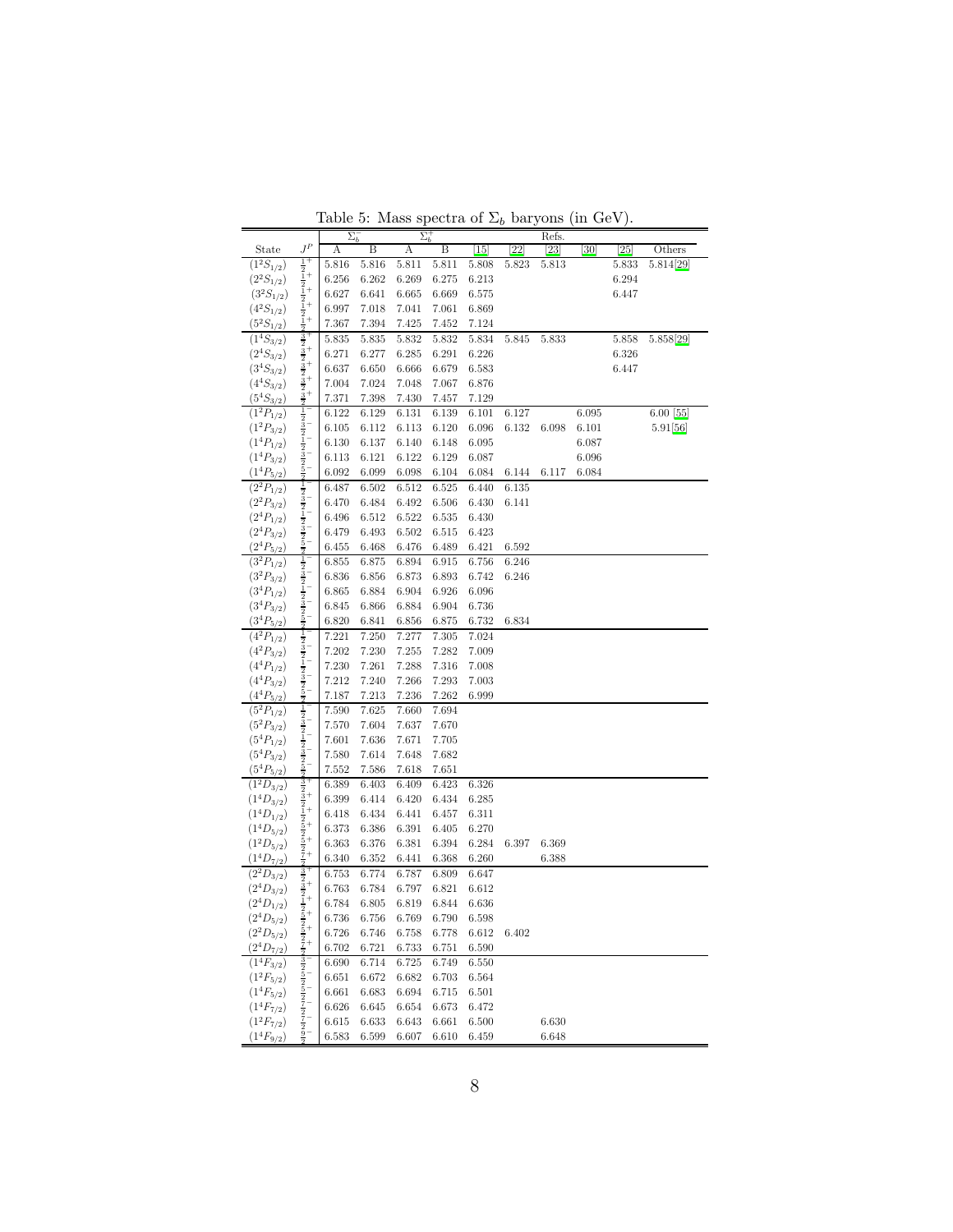<span id="page-8-0"></span>

|  |  | Table 6: Mass spectra of $\Xi_b$ baryons (in GeV). |  |  |
|--|--|----------------------------------------------------|--|--|
|--|--|----------------------------------------------------|--|--|

|                           |                                                                                                                                                                                                                                                                                                                                                                                                                                                           | $\Xi_b^0$ |       | $\Xi_b^-$ |       |         |       | Refs. |                    |              |
|---------------------------|-----------------------------------------------------------------------------------------------------------------------------------------------------------------------------------------------------------------------------------------------------------------------------------------------------------------------------------------------------------------------------------------------------------------------------------------------------------|-----------|-------|-----------|-------|---------|-------|-------|--------------------|--------------|
| State                     | $J^F$                                                                                                                                                                                                                                                                                                                                                                                                                                                     | А         | Β     | А         | Β     | $^{15}$ | 29    | 17    | $\left[ 23\right]$ | Others       |
| $(1^2S_{1/2})$            |                                                                                                                                                                                                                                                                                                                                                                                                                                                           | 5.793     | 5.793 | 5.795     | 5.795 | 5.803   | 5.795 | 5.806 | 5.793              | 5.806[25]    |
| $(2^2S_{1/2})$            |                                                                                                                                                                                                                                                                                                                                                                                                                                                           | 6.193     | 6.203 | 6.180     | 6.189 | 6.266   |       |       |                    |              |
| $(3^2S_{1/2})$            |                                                                                                                                                                                                                                                                                                                                                                                                                                                           | 6.537     | 6.554 | 6.512     | 6.527 | 6.601   |       |       |                    |              |
| $(4^2S_{1/2})$            |                                                                                                                                                                                                                                                                                                                                                                                                                                                           | 6.868     | 6.892 | 6.831     | 6.853 | 6.913   |       |       |                    |              |
| $(5^2S_{1/2})$            |                                                                                                                                                                                                                                                                                                                                                                                                                                                           | 7.93      | 7.223 | 7.145     | 7.172 | 7.165   |       |       |                    |              |
| $(1^4S_{3/2})$            |                                                                                                                                                                                                                                                                                                                                                                                                                                                           | 5.948     | 5.948 | 5.942     | 5.942 |         |       | 5.980 | 5.952              | 5.929[27]    |
| $(2^4S_{3/2})$            |                                                                                                                                                                                                                                                                                                                                                                                                                                                           | 6.309     | 6.316 | 6.292     | 6.298 |         |       |       |                    |              |
| $(3^4S_{3/2})$            |                                                                                                                                                                                                                                                                                                                                                                                                                                                           | 6.611     | 6.625 | 6.583     | 6.595 |         |       |       |                    |              |
| $(4^4S_{3/2})$            |                                                                                                                                                                                                                                                                                                                                                                                                                                                           | 6.919     | 6.940 | 6.880     | 6.899 |         |       |       |                    |              |
| $(5^4S_{3/2})$            |                                                                                                                                                                                                                                                                                                                                                                                                                                                           | 7.231     | 7.258 | 7.181     | 7.206 |         |       |       |                    |              |
| $(1^2P_{1/2})$            |                                                                                                                                                                                                                                                                                                                                                                                                                                                           | 6.143     | 6.151 | 6.131     | 6.139 | 6.120   | 6.106 | 6.090 |                    | 6.097[21]    |
| $(1^2P_{3/2})$            |                                                                                                                                                                                                                                                                                                                                                                                                                                                           | 6.133     | 6.141 | 6.122     | 6.129 | 6.130   | 6.115 | 6.093 | 6.080              | $6.106$ [21] |
| $(1^4P_{1/2})$            |                                                                                                                                                                                                                                                                                                                                                                                                                                                           | 6.133     | 6.141 | 6.122     | 6.129 |         |       |       |                    | $6.140$ [55] |
| $(1^4P_{3/2})$            |                                                                                                                                                                                                                                                                                                                                                                                                                                                           | 6.138     | 6.146 | 6.126     | 6.134 |         |       |       |                    | $6.06$ [56]  |
| $(1^4P_{5/2})$            |                                                                                                                                                                                                                                                                                                                                                                                                                                                           | 6.124     | 6.132 | 6.114     | 6.121 |         |       |       | 6.232              |              |
| $(2^2P_{1/2})$            |                                                                                                                                                                                                                                                                                                                                                                                                                                                           | 6.457     | 6.472 | 6.434     | 6.448 | 6.496   |       |       |                    |              |
| $(2^2P_{3/2})$            |                                                                                                                                                                                                                                                                                                                                                                                                                                                           | 6.446     | 6.460 | 6.423     | 6.437 | 6.502   |       |       |                    |              |
| $(2^4P_{1/2})$            |                                                                                                                                                                                                                                                                                                                                                                                                                                                           | 6.462     | 6.478 | 6.439     | 6.453 |         |       |       |                    |              |
| $(2^4P_{3/2})$            |                                                                                                                                                                                                                                                                                                                                                                                                                                                           | 6.451     | 6.466 | 6.429     | 6.442 |         |       |       |                    |              |
| $(2^4P_{5/2})$            | $\frac{1}{2} \cdot \frac{1}{2} \cdot \frac{1}{2} \cdot \frac{1}{2} \cdot \frac{1}{2} \cdot \frac{1}{2} \cdot \frac{1}{2} \cdot \frac{2}{3} \cdot \frac{3}{2} \cdot \frac{3}{2} \cdot \frac{3}{2} \cdot \frac{3}{2} \cdot \frac{2}{2} \cdot \frac{1}{2} \cdot \frac{2}{2} \cdot \frac{5}{2} \cdot \frac{1}{2} \cdot \frac{2}{2} \cdot \frac{1}{2} \cdot \frac{2}{2} \cdot \frac{1}{2} \cdot \frac{2}{2} \cdot \frac{3}{2} \cdot \frac{2}{2} \cdot \frac{1$ | 6.436     | 6.451 | 6.415     | 6.428 |         |       |       |                    |              |
| $(3^2P_{1/2})$            |                                                                                                                                                                                                                                                                                                                                                                                                                                                           | 6.770     | 6.792 | 6.737     | 6.757 | 6.805   |       |       |                    |              |
| $(3^2P_{3/2})$            |                                                                                                                                                                                                                                                                                                                                                                                                                                                           | 6.759     | 6.781 | 6.726     | 6.746 | 6.810   |       |       |                    |              |
| $(3^4P_{1/2})$            |                                                                                                                                                                                                                                                                                                                                                                                                                                                           | 6.776     | 6.798 | 6.743     | 6.762 |         |       |       |                    |              |
| $(3^4P_{3/2})$            |                                                                                                                                                                                                                                                                                                                                                                                                                                                           | 6.765     | 6.786 | 6.732     | 6.751 |         |       |       |                    |              |
| $(3^4P_{5/2})$            |                                                                                                                                                                                                                                                                                                                                                                                                                                                           | 6.750     | 6.771 | 6.717     | 6.737 |         |       |       |                    |              |
| $\overline{(4^2P_{1/2})}$ |                                                                                                                                                                                                                                                                                                                                                                                                                                                           | 7.087     | 7.115 | 7.041     | 7.068 | 7.068   |       |       |                    |              |
| $(4^2P_{3/2})$            |                                                                                                                                                                                                                                                                                                                                                                                                                                                           | 7.074     | 7.102 | 7.030     | 7.056 | 7.073   |       |       |                    |              |
| $(4^4P_{1/2})$            |                                                                                                                                                                                                                                                                                                                                                                                                                                                           | 7.093     | 7.122 | 7.047     | 7.074 |         |       |       |                    |              |
| $(4^4P_{3/2})$            |                                                                                                                                                                                                                                                                                                                                                                                                                                                           | 7.080     | 7.109 | 7.036     | 7.062 |         |       |       |                    |              |
| $(4^4P_{5/2})$            |                                                                                                                                                                                                                                                                                                                                                                                                                                                           | 7.064     | 7.091 | 7.020     | 7.046 |         |       |       |                    |              |
| $(5^2P_{1/2})$            |                                                                                                                                                                                                                                                                                                                                                                                                                                                           | 7.402     | 7.437 | 7.345     | 7.378 | 7.302   |       |       |                    |              |
| $(5^2P_{3/2})$            |                                                                                                                                                                                                                                                                                                                                                                                                                                                           | 7.389     | 7.424 | 7.333     | 7.366 | 7.306   |       |       |                    |              |
| $(5^4P_{1/2})$            |                                                                                                                                                                                                                                                                                                                                                                                                                                                           | 7.408     | 7.443 | 7.351     | 7.384 |         |       |       |                    |              |
| $(5^4P_{3/2})$            |                                                                                                                                                                                                                                                                                                                                                                                                                                                           | 7.395     | 7.430 | 7.339     | 7.372 |         |       |       |                    |              |
| $(5^4P_{5/2})$            |                                                                                                                                                                                                                                                                                                                                                                                                                                                           | 7.378     | 7.413 | 7.324     | 7.356 |         |       |       |                    |              |
| $(1^2D_{3/2})$            |                                                                                                                                                                                                                                                                                                                                                                                                                                                           | 6.371     | 6.386 | 6.350     | 6.364 | 6.366   | 6.344 |       |                    | 6.190[24]    |
| $(1^4D_{3/2})$            |                                                                                                                                                                                                                                                                                                                                                                                                                                                           | 6.377     | 6.392 | 6.356     | 6.370 |         |       |       |                    |              |
| $(1^4D_{1/2})$            |                                                                                                                                                                                                                                                                                                                                                                                                                                                           | 6.389     | 6.405 | 6.366     | 6.382 |         |       |       |                    |              |
| $(1^4D_{5/2})$            |                                                                                                                                                                                                                                                                                                                                                                                                                                                           | 6.361     | 6.375 | 6.341     | 6.355 |         |       |       |                    |              |
| $(1^2D_{5/2})$            |                                                                                                                                                                                                                                                                                                                                                                                                                                                           | 6.355     | 6.369 | 6.336     | 6.349 | 6.373   | 6.349 |       | 6.354              |              |
| $(1^4D_{7/2})$            |                                                                                                                                                                                                                                                                                                                                                                                                                                                           | 6.341     | 6.354 | 6.323     | 6.335 |         |       |       | 6.499              |              |
| $(2^2D_{3/2})$            |                                                                                                                                                                                                                                                                                                                                                                                                                                                           | 6.682     | 6.704 | 6.652     | 6.671 | 6.690   |       |       |                    |              |
| $(2^4D_{3/2})$            |                                                                                                                                                                                                                                                                                                                                                                                                                                                           | 6.689     | 6.710 | 6.657     | 6.677 |         |       |       |                    |              |
| $(2^4D_{1/2})$            |                                                                                                                                                                                                                                                                                                                                                                                                                                                           | 6.701     | 6.723 | 6.669     | 6.689 |         |       |       |                    |              |
| $(2^4D_{5/2})$            |                                                                                                                                                                                                                                                                                                                                                                                                                                                           | 6.672     | 6.693 | 6.642     | 6.661 |         |       |       |                    |              |
| $(2^2D_{5/2})$            |                                                                                                                                                                                                                                                                                                                                                                                                                                                           | 6.666     | 6.687 | 6.636     | 6.655 | 6.696   |       |       |                    |              |
| $(2^4D_{7/2})$            |                                                                                                                                                                                                                                                                                                                                                                                                                                                           | 6.652     | 6.672 | 6.623     | 6.661 |         |       |       |                    |              |
| $\overline{(1^4F_{3/2})}$ |                                                                                                                                                                                                                                                                                                                                                                                                                                                           | 6.620     | 6.642 | 6.589     | 6.610 |         |       |       |                    |              |
| $(1^2F_{5/2})$            |                                                                                                                                                                                                                                                                                                                                                                                                                                                           | 6.595     | 6.615 | 6.566     | 6.585 | 6.577   | 6.555 |       |                    |              |
| $(1^4F_{5/2})$            |                                                                                                                                                                                                                                                                                                                                                                                                                                                           | 6.602     | 6.622 | 6.573     | 6.592 |         |       |       |                    |              |
| $(1^4F_{7/2})$            |                                                                                                                                                                                                                                                                                                                                                                                                                                                           | 6.579     | 6.598 | 6.552     | 6.570 |         |       |       |                    |              |
| $(1^2F_{7/2})$            |                                                                                                                                                                                                                                                                                                                                                                                                                                                           | 6.572     | 6.591 | 6.545     | 6.563 | 6.581   | 6.559 |       | 6.616              |              |
| $(1^4F_{9/2})$            |                                                                                                                                                                                                                                                                                                                                                                                                                                                           | 6.551     | 6.569 | 6.527     | 6.543 |         |       |       | 6.756              |              |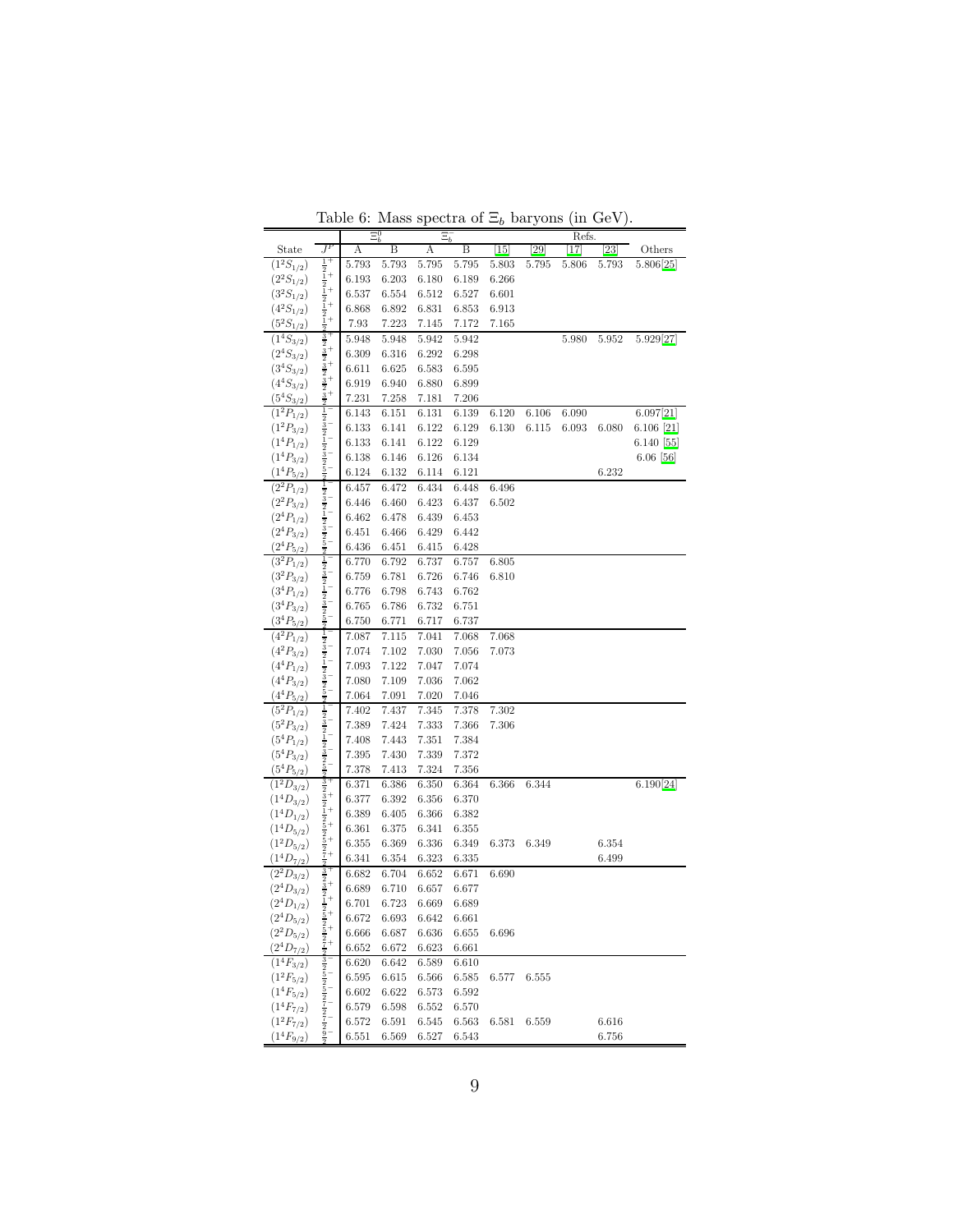<span id="page-9-0"></span>

| ranic                     | . .                                                                                                                                                                                                                                               |       | таз эресыа ог | 0.4b                          |       | <b>Dal</b> YOILS | $\mu$ at $\sigma$ $\mu$ |           |
|---------------------------|---------------------------------------------------------------------------------------------------------------------------------------------------------------------------------------------------------------------------------------------------|-------|---------------|-------------------------------|-------|------------------|-------------------------|-----------|
| State                     | $J^P$                                                                                                                                                                                                                                             | Α     | B             | $\left\lceil 15 \right\rceil$ | [22]  | [23]             | $^{25}$                 | $^{[28]}$ |
| $(1^2S_{1/2})$            |                                                                                                                                                                                                                                                   | 6.048 | 6.048         | 6.054                         | 6.076 | 6.048            | 6.081                   | 6.024     |
| $(2^2S_{1/2})$            | $\frac{1}{2}$ +<br>$\frac{1}{2}$ +                                                                                                                                                                                                                | 6.448 | 6.455         | 6.450                         |       |                  | 6.472                   | 6.325     |
| $(3^2S_{1/2})$            |                                                                                                                                                                                                                                                   | 6.786 | 6.799         | 6.804                         |       |                  | 6.593                   |           |
| $(4^2S_{1/2})$            |                                                                                                                                                                                                                                                   | 7.120 | 7.140         | 7.091                         |       |                  |                         |           |
| $(5^2S_{1/2})$            | $\frac{1}{2}$<br>$\frac{1}{2}$ +                                                                                                                                                                                                                  | 7.453 | 7.480         | 7.338                         |       |                  |                         |           |
| $(1^4S_{3/2})$            |                                                                                                                                                                                                                                                   | 6.086 | 6.086         | 6.088                         | 6.094 |                  | 6.102                   | 6.084     |
| $(2^4S_{3/2})$            |                                                                                                                                                                                                                                                   | 6.474 | 6.481         | 6.461                         |       |                  | 6.478                   | 6.412     |
| $(3^4S_{3/2})$            |                                                                                                                                                                                                                                                   | 6.802 | 6.815         | 6.811                         |       |                  | 6.593                   |           |
| $(4^4S_{3/2})$            |                                                                                                                                                                                                                                                   | 7.131 | 7.150         | 7.096                         |       |                  |                         |           |
| $(5^4S_{3/2})$            | $\frac{3}{2}$ $\frac{3}{2}$ $\frac{3}{2}$ $\frac{3}{2}$ $\frac{3}{2}$ $\frac{3}{2}$ $\frac{3}{2}$                                                                                                                                                 | 7.461 | 7.487         | 7.343                         |       |                  |                         |           |
| $\overline{(1^2P_{1/2})}$ |                                                                                                                                                                                                                                                   | 6.331 | 6.338         | 6.339                         | 6.333 |                  |                         |           |
| $(1^2P_{3/2})$            | $\frac{1}{2}$ $\frac{3}{2}$ $\frac{3}{2}$ $\frac{1}{2}$ $\frac{3}{2}$ $\frac{3}{2}$ $\frac{3}{2}$ $\frac{3}{2}$                                                                                                                                   | 6.321 | 6.328         | 6.340                         | 6.336 | 6.325            |                         |           |
| $(1^4P_{1/2})$            |                                                                                                                                                                                                                                                   | 6.336 | 6.343         | 6.330                         |       |                  |                         |           |
| $(1^4P_{3/2})$            |                                                                                                                                                                                                                                                   | 6.326 | 6.333         | 6.331                         |       |                  |                         |           |
| $(1^4P_{5/2})$            |                                                                                                                                                                                                                                                   | 6.313 | 6.320         | 6.334                         | 6.345 |                  |                         |           |
| $\sqrt{(2^2P_{1/2})}$     |                                                                                                                                                                                                                                                   | 6.659 | 6.673         | 6.710                         | 6.340 |                  |                         |           |
| $(2^2P_{3/2})$            | $\frac{1}{2} \frac{2}{3} \frac{3}{2} \frac{1}{2} \frac{1}{2} \frac{3}{2} \frac{5}{2} \frac{2}{2} \frac{5}{2} \frac{2}{2} \frac{1}{2} \frac{2}{2} \frac{3}{2} \frac{5}{2} \frac{2}{2} \frac{5}{2} \frac{2}{2}$                                     | 6.649 | 6.662         | 6.705                         | 6.344 |                  |                         |           |
| $(2^4P_{1/2})$            |                                                                                                                                                                                                                                                   | 6.665 | 6.679         | 6.706                         |       |                  |                         |           |
| $(2^4P_{3/2})$            |                                                                                                                                                                                                                                                   | 6.654 | 6.668         | 6.699                         |       |                  |                         |           |
| $(2^4P_{5/2})$            |                                                                                                                                                                                                                                                   | 6.640 | 6.653         | 6.700                         | 6.728 |                  |                         |           |
| $(3^2P_{1/2})$            |                                                                                                                                                                                                                                                   | 6.988 | 7.009         | 7.009                         | 6.437 |                  |                         |           |
| $(3^2P_{3/2})$            |                                                                                                                                                                                                                                                   | 6.977 | 6.998         | 7.002                         | 6.437 |                  |                         |           |
| $(3^4P_{1/2})$            |                                                                                                                                                                                                                                                   | 6.993 | 7.015         | 7.003                         |       |                  |                         |           |
| $(3^4P_{3/2})$            |                                                                                                                                                                                                                                                   | 6.983 | 7.003         | 6.998                         |       |                  |                         |           |
| $(3^4P_{5/2})$            |                                                                                                                                                                                                                                                   | 6.969 | 6.988         | 6.996                         | 6.919 |                  |                         |           |
| $\overline{(4^2P_{1/2})}$ |                                                                                                                                                                                                                                                   | 7.319 | 7.346         | 7.265                         |       |                  |                         |           |
| $(4^2P_{3/2})$            |                                                                                                                                                                                                                                                   | 7.307 | 7.334         | 7.258                         |       |                  |                         |           |
| $(4^4P_{1/2})$            |                                                                                                                                                                                                                                                   | 7.325 | 7.352         | 7.257                         |       |                  |                         |           |
| $(4^4P_{3/2})$            |                                                                                                                                                                                                                                                   | 7.313 | 7.340         | 7.250                         |       |                  |                         |           |
| $(4^4P_{5/2})$            | $\frac{1}{2}$ $\frac{2}{3}$ $\frac{3}{2}$ $\frac{3}{2}$ $\frac{3}{2}$ $\frac{3}{2}$ $\frac{3}{2}$ $\frac{3}{2}$                                                                                                                                   | 7.297 | 7.323         | 7.251                         |       |                  |                         |           |
| $(5^2P_{1/2})$            |                                                                                                                                                                                                                                                   | 7.649 | 7.682         |                               |       |                  |                         |           |
| $(5^2P_{3/2})$            | $\frac{1}{2}$ $\frac{3}{2}$ $\frac{3}{2}$ $\frac{1}{2}$ $\frac{3}{2}$ $\frac{3}{2}$ $\frac{3}{2}$ $\frac{3}{2}$                                                                                                                                   | 7.637 | 7.670         |                               |       |                  |                         |           |
| $(5^4P_{1/2})$            |                                                                                                                                                                                                                                                   | 7.654 | 7.688         |                               |       |                  |                         |           |
| $(5^4P_{3/2})$            |                                                                                                                                                                                                                                                   | 7.643 | 7.676         |                               |       |                  |                         |           |
| $(5^4P_{5/2})$            |                                                                                                                                                                                                                                                   | 7.627 | 7.659         |                               |       |                  |                         |           |
| $(1^2D_{3/2})$            |                                                                                                                                                                                                                                                   | 6.569 | 6.583         | 6.549                         |       |                  |                         |           |
| $(1^4D_{3/2})$            |                                                                                                                                                                                                                                                   | 6.574 | 6.589         | 6.530                         |       |                  |                         |           |
| $(1^4D_{1/2})$            |                                                                                                                                                                                                                                                   | 6.585 | 6.601         | 6.540                         |       |                  |                         |           |
| $(1^4D_{5/2})$            |                                                                                                                                                                                                                                                   | 6.560 | 6.573         | 6.520                         |       |                  |                         |           |
| $(1^2D_{5/2})$            |                                                                                                                                                                                                                                                   | 6.554 | 6.567         | 6.529                         | 6.561 | 6.590            |                         |           |
| $(1^4D_{7/2})$            |                                                                                                                                                                                                                                                   | 6.541 | 6.553         | 6.517                         |       | 6.609            |                         |           |
| $\sqrt{(2^2D_{3/2})}$     |                                                                                                                                                                                                                                                   | 6.896 | 6.678         | 6.863                         |       |                  |                         |           |
| $(2^4D_{3/2})$            |                                                                                                                                                                                                                                                   | 6.902 | 6.685         | 6.846                         |       |                  |                         |           |
| $(2^4D_{1/2})$            |                                                                                                                                                                                                                                                   | 6.914 | 6.699         | 6.857                         |       |                  |                         |           |
| $(2^4D_{5/2})$            |                                                                                                                                                                                                                                                   | 6.886 | 6.666         | 6.837                         |       |                  |                         |           |
| $(2^2D_{5/2})$            |                                                                                                                                                                                                                                                   | 6.880 | 6.659         | 6.846                         | 6.566 |                  |                         |           |
| $(2^4D_{7/2})$            | $\frac{3}{2} \frac{2}{2} \frac{3}{2} \frac{1}{2} \frac{5}{2} \frac{5}{2} \frac{2}{5} \frac{7}{2} \frac{7}{2} \frac{2}{2} \frac{3}{2} \frac{2}{2} \frac{3}{2} \frac{1}{2} \frac{1}{2} \frac{2}{2} \frac{5}{2} \frac{2}{2} \frac{7}{2} \frac{7}{2}$ | 6.866 | 6.643         | 6.834                         |       |                  |                         |           |
| $\overline{(1^4F_{3/2})}$ |                                                                                                                                                                                                                                                   | 6.826 | 6.846         | 6.763                         |       |                  |                         |           |
| $(1^2F_{5/2})$            |                                                                                                                                                                                                                                                   | 6.803 | 6.822         | 6.771                         |       |                  |                         |           |
| $(1^4F_{5/2})$            |                                                                                                                                                                                                                                                   | 6.809 | 6.828         | 6.737                         |       |                  |                         |           |
| $(1^4F_{7/2})$            |                                                                                                                                                                                                                                                   | 6.788 | 6.806         | 6.736                         |       |                  |                         |           |
| $(1^2F_{7/2})$            |                                                                                                                                                                                                                                                   | 6.782 | 6.800         | 6.719                         |       | 6.844            |                         |           |
| $(1^4F_{9/2})$            | $\frac{3}{2}$ $\frac{5}{2}$ $\frac{5}{2}$ $\frac{5}{2}$ $\frac{7}{2}$ $\frac{7}{2}$ $\frac{7}{2}$ $\frac{9}{2}$                                                                                                                                   | 6.763 | 6.780         | 6.713                         |       | 6.863            |                         |           |

Table 7: Mass spectra of  $\Omega_b$  baryons (in GeV).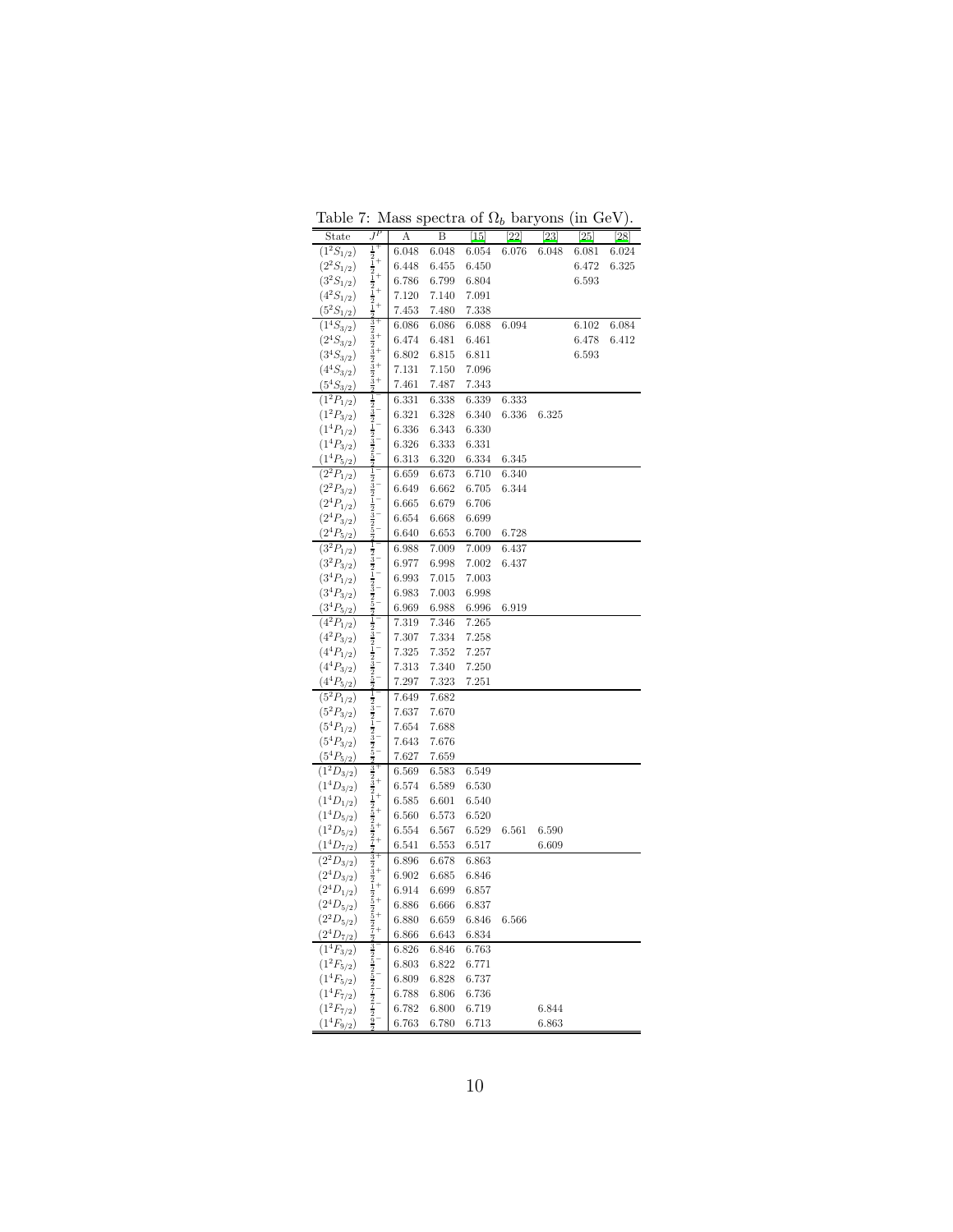The parameters  $C_F = 2/3$  and  $C_A = 3$  are the Casimir charges of the fundamental and adjoint representation.

The spin dependent part  $V_{SD}(x)$  is given as

$$
V_{SD}(x) = V_{SS}(x)(\vec{S_\rho} \cdot \vec{S_\lambda}) + V_{\gamma S}(x)(\vec{\gamma} \cdot \vec{S})
$$

$$
+ V_T(x) \left[ S^2 - \frac{3(\vec{S} \cdot \vec{x})(\vec{S} \cdot \vec{x})}{x^2} \right]
$$
(14)

The spin dependent potential,  $V_{SD}(x)$  contains three types of the interac-tion terms [\[53\]](#page-20-12), such as the spin-spin term  $V_{SS}(x)$ , the spin-orbit term  $V_{\gamma S}(x)$ and tensor term  $V_T(x)$  described as [\[38](#page-19-12), [39\]](#page-19-13). Here  $\vec{S} = \vec{S}_{\rho} + \vec{S}_{\lambda}$  where  $\vec{S}_{\rho}$  and  $\vec{S}_{\lambda}$  are the spin vector associated with the  $\vec{\rho}$  and  $\vec{\lambda}$  variables respectively. The coefficient of these spin-dependent terms of above equation can be written in terms of the vector,  $V_V(x) = \frac{\tau}{x}$ , and scalar,  $V_S(x) = \beta x$ , parts of the static potential as

$$
V_{\gamma S}(x) = \frac{1}{2m_{\rho}m_{\lambda}x} \left(3\frac{dV_V}{dx} - \frac{dV_S}{dx}\right) \tag{15}
$$

$$
V_T(x) = \frac{1}{6m_\rho m_\lambda} \left( 3\frac{d^2 V_V}{dx^2} - \frac{1}{x}\frac{dV_V}{dx} \right) \tag{16}
$$

$$
V_{SS}(x) = \frac{1}{3m_{\rho}m_{\lambda}} \nabla^2 V_V \tag{17}
$$

The baryon masses are determined by the sum of the model quark masses plus kinetic energy, potential energy and the spin dependent interaction as  $M_B = \sum_i m_i + \langle H \rangle$ . We have numerically solved the six dimensional Schrodinger equation using Mathematica notebook [\[54\]](#page-20-13).

#### 3. Singly Bottom Baryon Spectra and Regge Trajectory

The mass spectroscopy of single bottom baryons  $\Lambda_b^0$ ,  $\Sigma_b^{+,-}$ ,  $\Xi_b^{-,0}$  and  $\Omega_b^0$ have studied in the framework of Hypercentral Constituent Quark Model (hCQM). We have calculated the masses of these baryons for S, P, D and F states as presented in Table [\(4](#page-6-0) - [7\)](#page-9-0) where the tabular entries below A are masses without first order correction while below B are masses with first order correction. We have followed the n  $(2S+1)$ <sub>LJ</sub> usual notations for spectra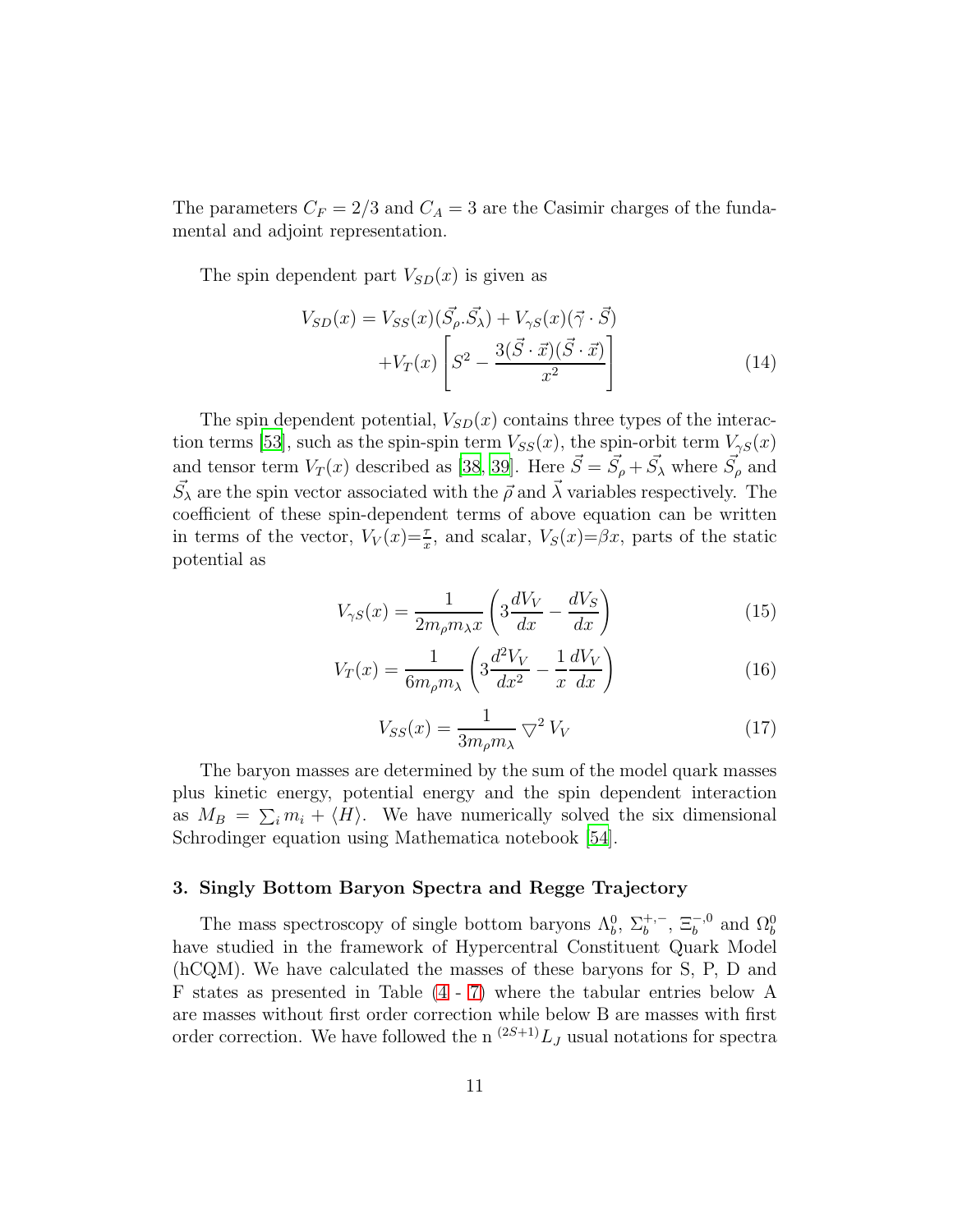of baryons except L (angular momentum quantum number) is replaced by  $\gamma$ (hyper-angular momentum quantum number) according to our model. We have considered all possible isospin splitting for the calculations of bottom baryons in all cases and the comparison of masses with other approaches are also tabulated.

 $\Lambda_b^0$  was the first experimentally known singly bottom baryon. The  $\Lambda_b(5619)$ is the ground state, assigned to  $J^P = \frac{1}{2}$ 2 + . The first orbital excited states with  $J^P = \frac{1}{2}$  $\frac{1}{2}^{-}$ ,  $\frac{3}{2}$  $\frac{3}{2}$  are  $\Lambda_b(5912)$  and  $\Lambda_b(5920)$  respectively. The computed mass spectra of  $\bar{\Lambda}^0_b$  baryon for 1S-6S, 1P-5P, 1D-4D and 1F-4F states are listed in Table [4.](#page-6-0) The 1P states,  $\Lambda_b(\frac{1}{2})$  $\frac{1}{2}$ ) and  $\Lambda_b(\frac{3}{2})$  $\frac{3}{2}$ ) are in accordance with experimental  $\Lambda_b(5912)$  and  $\Lambda_b(5920)$  states.

We computed the ground state as well as higher excited states with and without first order corrections for  $\Sigma_b^+$  and  $\Sigma_b^-$  baryons are listed in Table [5.](#page-7-0) The PDG (2016) has listed  $\Sigma_b(5811)^+$  and  $\Sigma_b(5816)^-$  state with  $J^P = \frac{1}{2}$ 2 <sup>+</sup> and the states  $\Sigma_b(5832)^{+*}, \Sigma_b(5835)^{-*}$  with  $J^P = \frac{3}{2}$ 2 + . Our results are in good agreement with the PDG (average) values as well as in accordance with the lattice result of  $m_{\Sigma_b}(1/2^+); 5856(56)(27)$  [\[35\]](#page-19-9) & 5795(16) [\[37\]](#page-19-11),  $m_{\Sigma_b}(3/2^+);5877(55)(25)$  [\[35](#page-19-9)] & 5842(26) [\[37\]](#page-19-11)

PDG (2016) has listed  $\Xi_b(5790)^-$ ,  $\Xi_b(5790)^0$  and  $\Xi_b(5945)^0$  as the lowest states. They are assigned as ground state with  $J^P = \frac{1}{2}$ 2 + for first two and  $J^P = \frac{3}{2}$ 2 <sup>+</sup> for third. Recent experiments show the values of  $\Xi_b$  as(5.792)  $\pm$  0.0024) GeV [\[3\]](#page-17-2) and (5.774  $\pm$  0.013) GeV [\[10\]](#page-18-1). The present results as listed in Table [6\)](#page-8-0) are in good agreement with the experimental values as well as with the lattice calculations given by  $m_{\Xi_b}(1/2^+); 5771(41)(24)$  [\[35\]](#page-19-9) &  $5781(17)(16)$   $[37]$   $m_{\Xi_b}(3/2^+);$   $5960(47)(25)$   $[35]$  &  $5950(21)(19)$   $[37]$ 

 $\Omega_b^-$  is made up of two strange and one bottom quark (*ssb*). The calculated mass spectra for radial (1S-5S) and orbital excited states (1P-5P,1D-2D and 1F) are given in Table [7.](#page-9-0) Our results are in good agreement with other model predictions as well as with the lattice result of  $m_{\Omega_b}(1/2^+); 6056(47)(20)$  [\[35](#page-19-9)]  $\&$  6006(10)(20) [\[37\]](#page-19-11);  $m_{\Omega_b}(3/2^+);$  6085(47)(20) [\[35\]](#page-19-9)  $\&$  6044(18)(20) [37]

Our predicted 1P states of  $\Lambda_b$  found to lie between 5.9 to 6.0 GeV and its 1D states within 6.20 to 6.23 GeV. The 1P states of  $\Sigma_b$ ,  $\Xi_b$  and  $\Omega_b$  baryons found to lie 6.1 to 6.13 GeV, 6.12 to 6.14 GeV and 6.31 to 6.34 GeV respectively. The spectral 1D states of bottom baryons are predicted in the range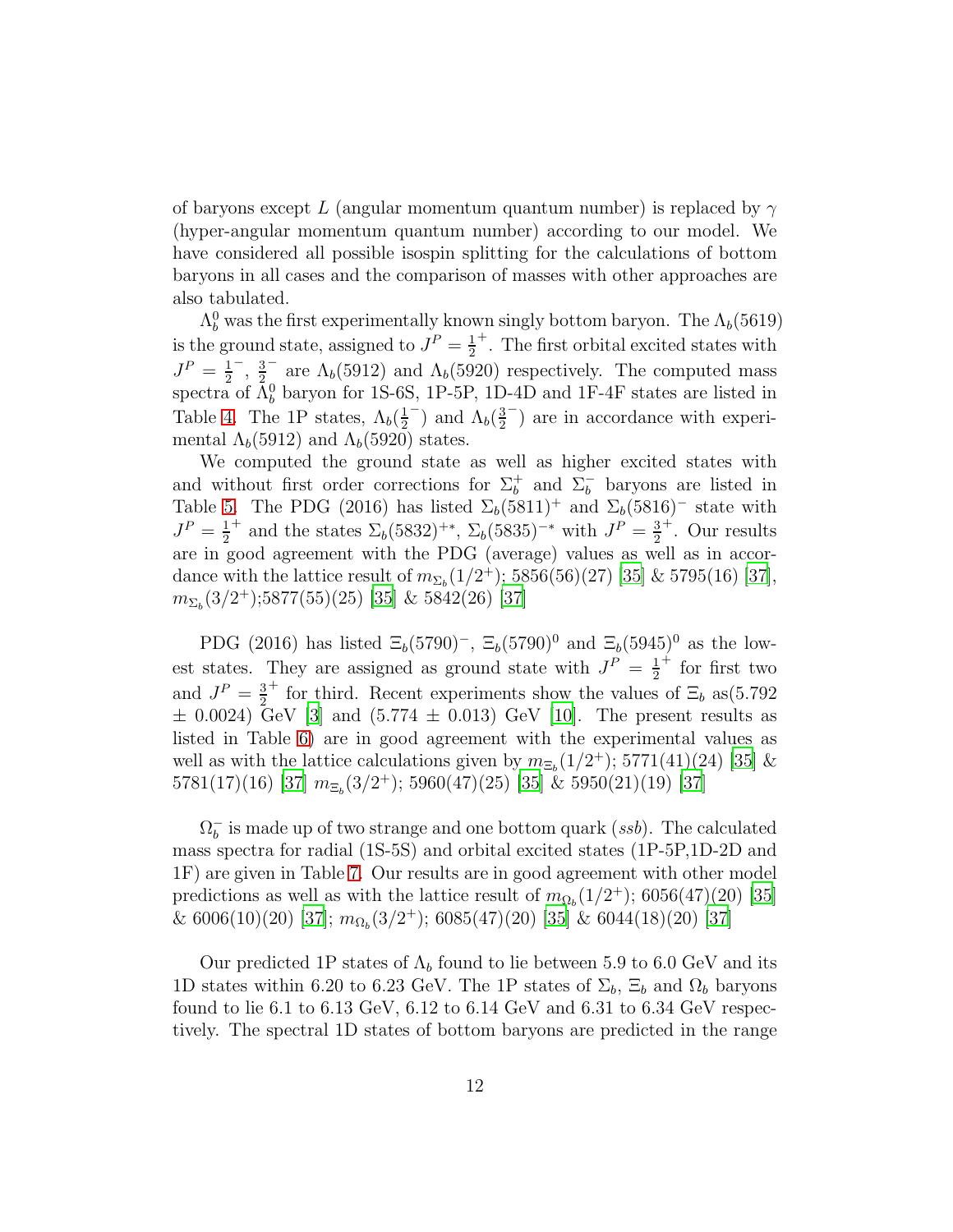of 6.34 to 6.40 GeV in the case of  $\Sigma_b$  and  $\Xi_b$  while that for  $\Omega_b$  lie in the range of 6.54 to 6.6 GeV.

Regge theory provided an important relation between high energy scattering and spectrum of particles and resonances. It is a successful fundamental theory of strong interactions at very high energies and still an indispensable tool in phenomenological studies. One of the most distinctive features of Regge theory are the Regge trajectories. Regge trajectories are directly related with mass spectrum of hadrons. Using the mass spectra computed for the singly bottom baryons, we construct the Regge trajectories in  $(n, M<sup>2</sup>)$ planes [See Figs. [1-](#page-13-0) [3\]](#page-14-0). We use

$$
n = CM^2 + C_0 \tag{18}
$$

where,  $C$  and  $C_0$  are slope and intercept respectively and n is the principal quantum number. In trajectories, the S, P and D state masses are corresponds to  $J^P = \frac{1}{2}$ 2  $^+$ ,  $\frac{1}{2}$  $rac{1}{2}$  and  $rac{5}{2}$ + . Every singly bottom baryons have experimental known values for  $J^P = \frac{1}{2}$ 2 + . We include known experimental states  $\Lambda_b^0(5619), \Lambda_b^0(5912), \Sigma_b^+(5811), \Sigma_b^-(5816), \Xi_b^-(5790), \Xi_b^-(5790)$  and  $\Omega_b^-(6048)$ and these experimental points fit well to the corresponding Regge trajectories. The calculated masses of present states fit very well to the linear trajectories and they are almost parallel and equidistant. Many of the excited states are still unknown experimentally for the case of singly bottom baryons. The Regge trajectories can provide guidelines to identify baryon resonances that would be seen in future experiments.

### 4. Semi-electronic decays of  $\Xi_b$  and  $\Omega_b$  baryons

In weak decays, the heavy quark $(c \text{ or } b)$  acts as spectator and the strange quark inside heavy hadron decays in weak interaction [\[57,](#page-20-14) [58](#page-20-15), [59](#page-20-16)]. These could be possible in semi-electronic, semi-muonic and non leptonic decays of the heavy baryons and mesons. In this section, we discuss, Semi-electronic decays of heavy bottom baryons  $\Omega_b$  and  $\Xi_b$  using our spectral parameters. The strange quark in  $\Xi_b$  and  $\Omega_b$  undergo weak transitions and the differential decay rates for exclusive semi-electronic decays are given by [\[57\]](#page-20-14),

<span id="page-12-0"></span>
$$
\frac{d\Gamma}{dw} = \frac{G_F^2 M^5 |V_{CKM}|^2}{192\pi^3} \sqrt{w^2 - 1} P(w)
$$
\n(19)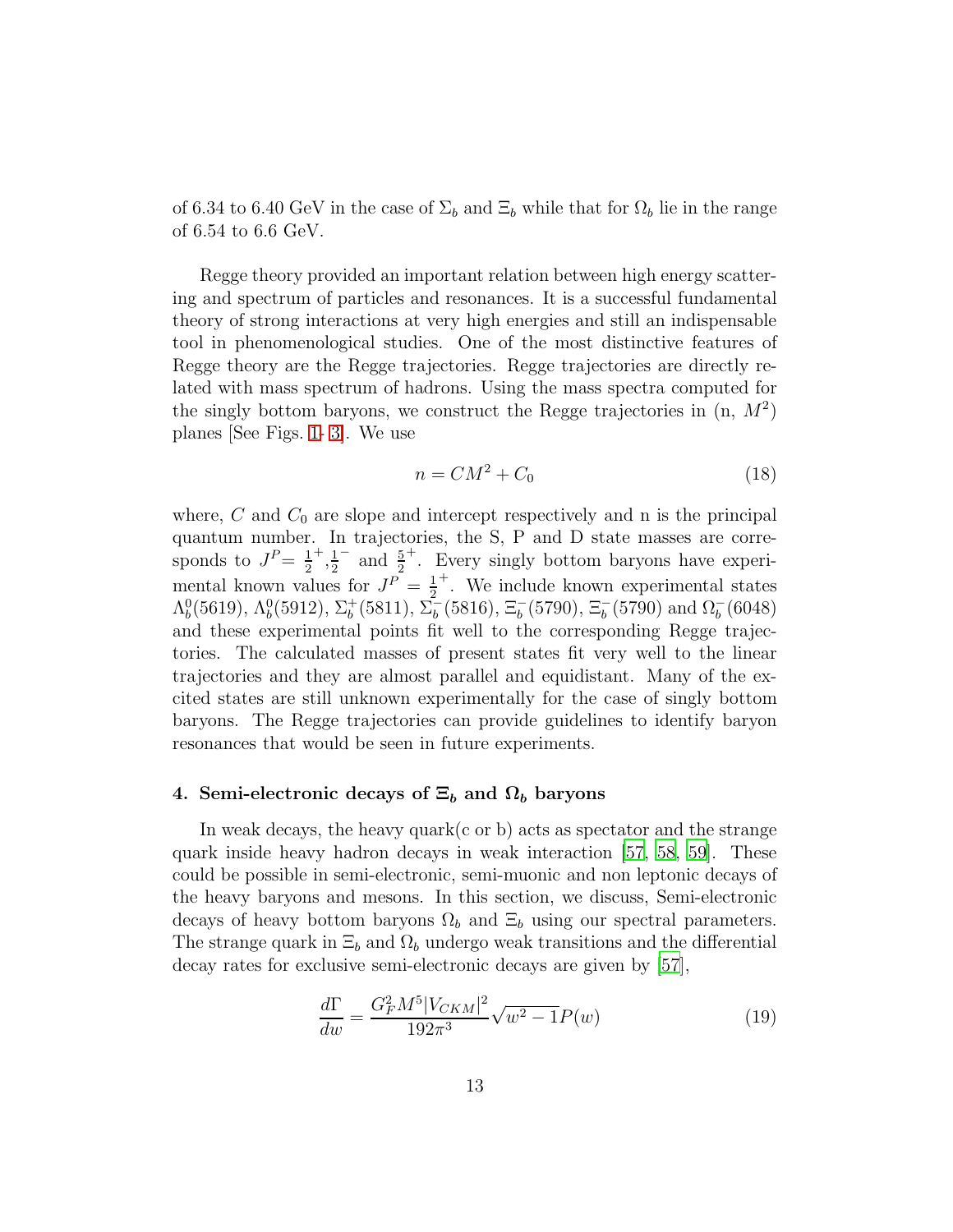

<span id="page-13-0"></span>Figure 1: Regge Trajectory  $(M^2 \to n)$  for  $\Lambda_b^0$ (left) and  $\Omega_b^-$  (right) baryons. Available Experimental data are given with particle name.



Figure 2: Regge Trajectories  $(M^2 \to n)$  for  $\Sigma_b$  baryons.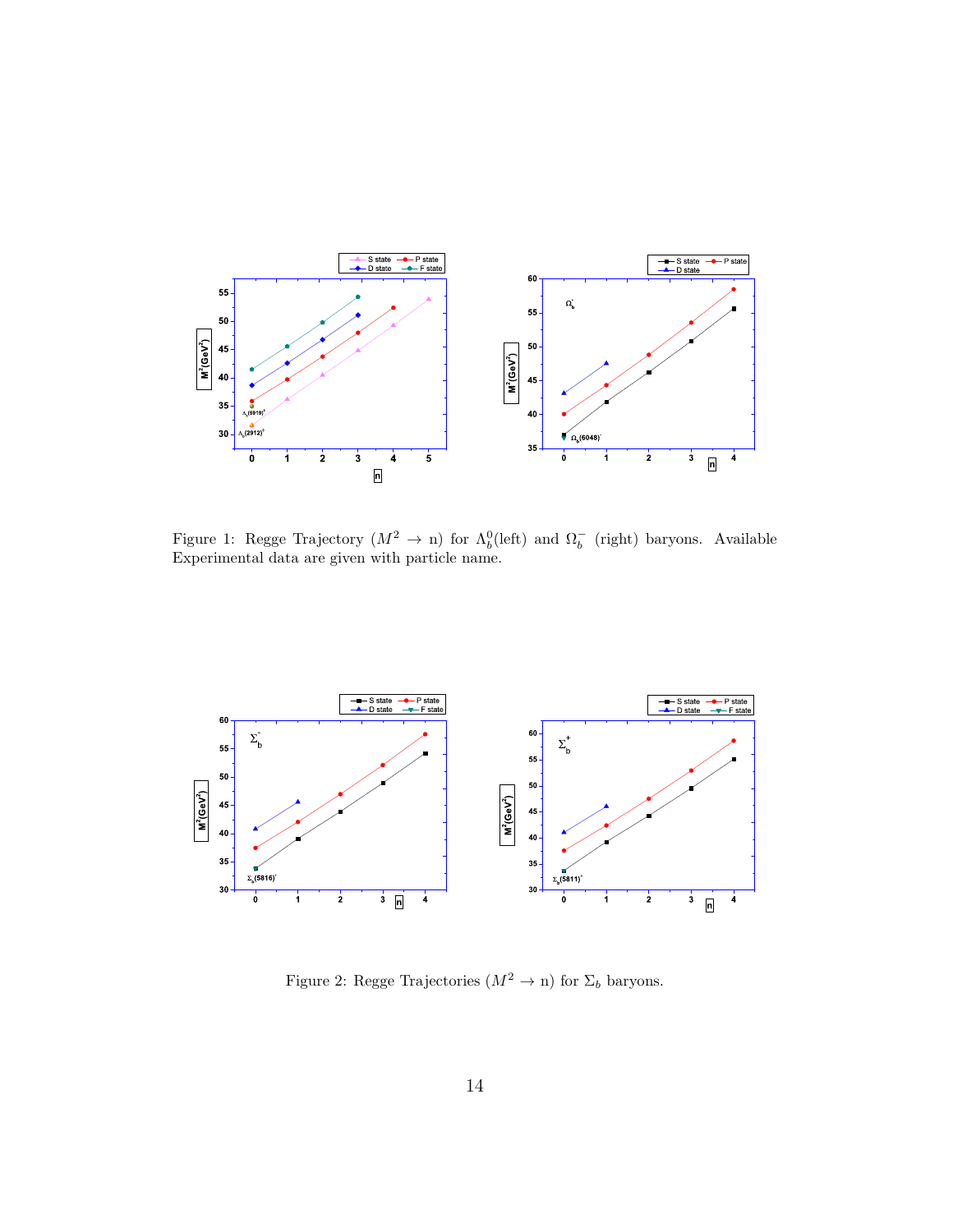

<span id="page-14-3"></span><span id="page-14-0"></span>Figure 3: Regge Trajectories  $(M^2 \to n)$  for  $\Xi_b$  baryons.

Table 8: Semi-electronic decays in  $s \to u$  transition for bottom baryons are listed.

| Mode                                    | T/P | (GeV)<br>$\triangle m$ ( | Decay Rates (GeV)       | 57                     |
|-----------------------------------------|-----|--------------------------|-------------------------|------------------------|
| $\Xi_b^- \to \Lambda_b^0 e^- \bar{\nu}$ |     | 0.174                    | $5.928 \times 10^{-19}$ | $6.16 \times 10^{-19}$ |
| $\Omega_b^- \to \Xi_b^0 e^- \bar{\nu}$  |     | 0.255                    | $4.007 \times 10^{-18}$ | $4.05 \times 10^{-18}$ |
| $\Xi^{*0}$<br>$\Omega_h$                |     | ).101                    | $1.675 \times 10^{-26}$ | $3.27 \times 10^{-28}$ |

where  $P(w)$  contains the hadronic and leptonic tensor. After evaluating the integration over  $w=1$  in the hadronic form factors, we calculate semielectronic decay as given below.

For the final state with " $\Lambda_b$ " baryon,

<span id="page-14-1"></span>
$$
\Gamma_{0^+\to 0^+}^{\frac{1}{2^+} \to \frac{1}{2^+}} = \frac{G_F^2 |V_{CKM}|^2}{60\pi^3} (M-m)^5 \tag{20}
$$

For the final state with " $\Xi_b$ " baryon,

<span id="page-14-2"></span>
$$
\Gamma_{1^+ \to 1^+}^{\frac{1}{2^+} \to \frac{1}{2^+}} = \frac{G_F^2 |V_{CKM}|^2}{15\pi^3} (M - m)^5 \tag{21}
$$

Where  $G_F$  is the Fermi Coupling constant and the value of  $G_F = 1.16 \times 10^{-5}$  $GeV^{-2}$ ,  $V_{CKM}$  is the Cabibbo-Kobayashi-Maskawa matrix and we have taken the value of  $V_{CKM} = 0.225$ ,  $\Delta m = M - m$ , is the mass difference between the initial and final state of baryons. The superscript of  $\Gamma$  in  $Eqn.(19), (20)$  $Eqn.(19), (20)$  $Eqn.(19), (20)$  $Eqn.(19), (20)$ and [\(21\)](#page-14-2) indicates spin parity transition  $(J^{\tilde{P}} \to J^{\tilde{P}'})$  of baryon, while the subscripts of  $\Gamma$  indicate spin parity transition  $(s^l \to s^{l'} )$  of light degrees of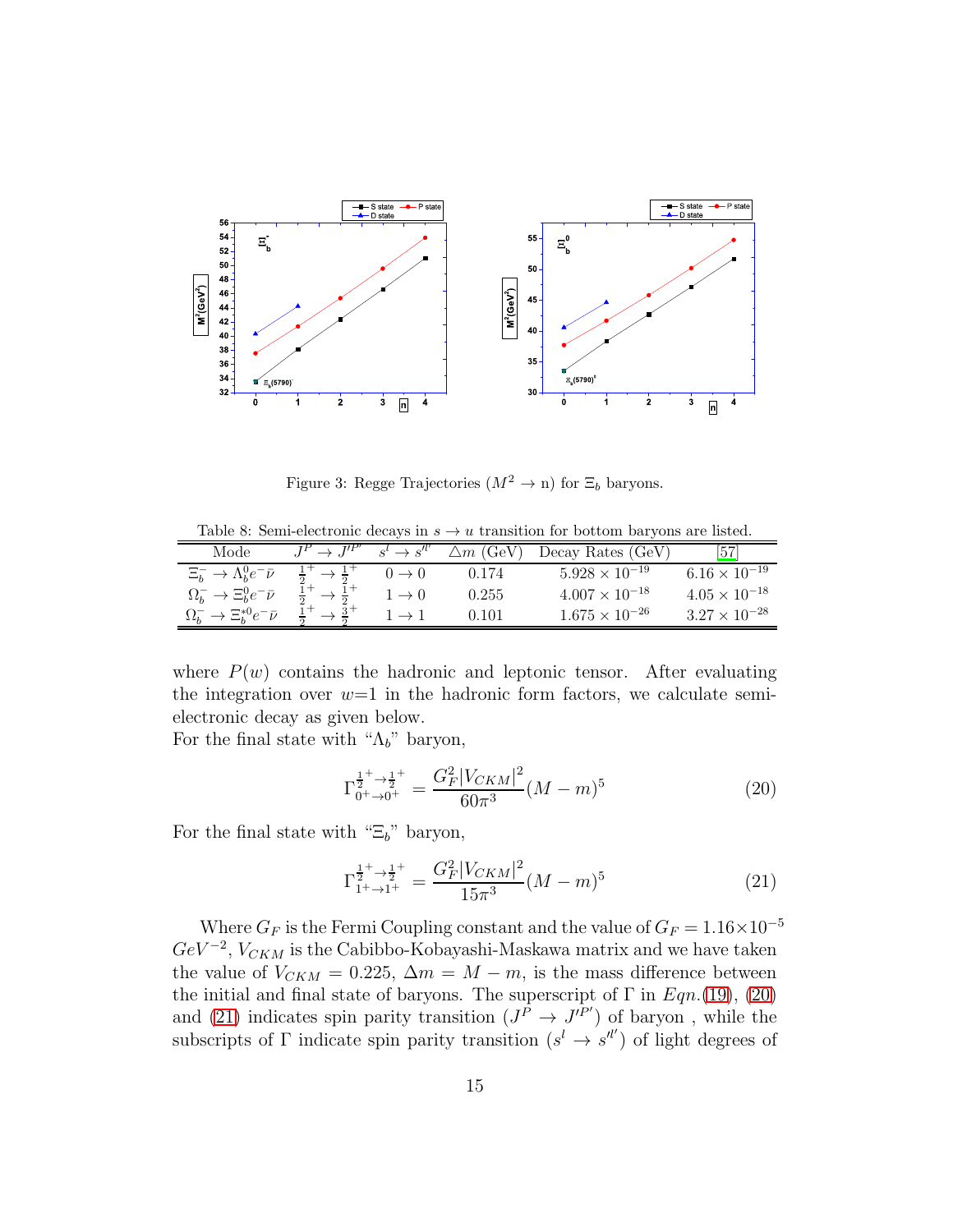

<span id="page-15-0"></span>Figure 4: Comparisons of excited bottom baryons masses with other prediction for  $\Lambda_b$  and  $\Omega_b$ .

freedom. Semi-electronic decays in  $s \to u$  transition for bottom baryons  $(\Xi_b^0)$ and  $\Omega_b^0$  are tabulated in Table [8.](#page-14-3) The initial and final total angular momentum (J) and parity (P), total spin  $s_l$  of the light degree of freedom and the mass difference  $\Delta m = M$  - m for Baryons are listed in second, third and forth column of the table. We have also compared our results with Ref. [\[57\]](#page-20-14).

#### 5. Conclusion

We have calculated the mass spectra of  $\Lambda_b^0$ ,  $\Sigma_b^+$ ,  $\Sigma_b^0$ ,  $\Xi_b^0$ ,  $\Xi_b^-$  and  $\Omega_b^0$  baryons using Hypercentral Constituent quark model with an effective three body interactions of the type hyper Coulomb plus linear potential. The whole mass spectra of these singly bottom baryons are listed for few radial and orbital excited states. For the sake of simplicity and better understanding of the results, the mass spectra are shown in energy level diagram of the baryons with a particular  $J^P$  value in Figs. [4-](#page-15-0)5. The ground states of  $\Lambda_b$ ,  $\Sigma_b$ ,  $\Xi_b$  and  $\Omega_b$  are well-known by experimental and Lattice-QCD results. Thus,  $1S(\frac{1}{2})$ 2  $^{+})$ state values are overlapping with each other in all cases[See Figs. [4-](#page-15-0) [5\]](#page-16-0). By observing these figures, we can conclude these points.

1. In the study of  $\Lambda_b$  baryon, the states which are reasonably close with other predictions are 2S-3S(with [\[25\]](#page-19-0)), 2P (with [\[22,](#page-18-13) [15\]](#page-18-6)), 1D (with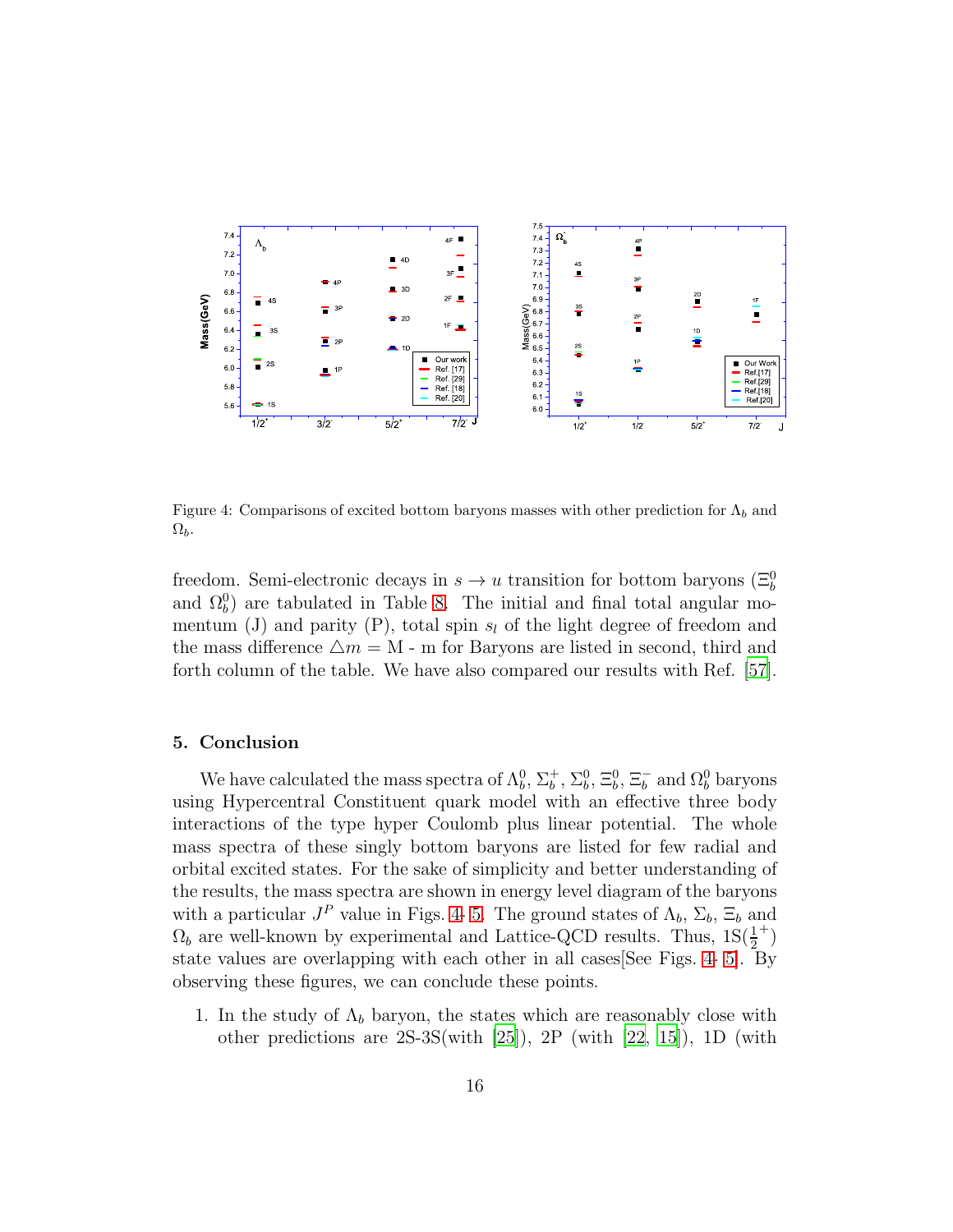

Figure 5: Comparisons of excited bottom baryons masses with other prediction for  $\Sigma_b$  and  $\Xi_b$ .

<span id="page-16-0"></span>[\[15](#page-18-6), [22,](#page-18-13) [23](#page-18-14)]), 2D(with [\[15,](#page-18-6) [22\]](#page-18-13)) and 1F(with [\[15,](#page-18-6) [23\]](#page-18-14)). Therefore, the closest states with our predictions  $(A)$  are: Ref. [\[15\]](#page-18-6) show 8, 4, 22 and 4 MeV difference in 4P, 1D, 2D, 1F states, Ref. [\[22\]](#page-18-13) show 17, 22 MeV difference in 1P, 2D states.

- 2. In  $\Omega_b$  baryon, 2S-4S, 1P-3P and 1D states are in accordance with [\[15\]](#page-18-6); 1P and 1D states are in accordance with [\[22,](#page-18-13) [23](#page-18-14)]. Our prediction of the 1F state is in between the prediction of Ref. [\[15,](#page-18-6) [23](#page-18-14)] so that the experimental outcomes will decide the actual range. Therefore, the closest states with our predictions(A) are: Ref  $[15]$  show 2, 18, 29, 19, 25 difference in 2S, 3S, 4S, 1P, 3P states; [\[22\]](#page-18-13) show 15, 7 difference in 1P, 1D states.
- 3. In  $\Sigma_b$ , comparisons of states are as follows; 2S (with [\[15](#page-18-6), [25\]](#page-19-0), 1P(with  $[15, 23, 22]$  $[15, 23, 22]$  $[15, 23, 22]$  $[15, 23, 22]$  $[15, 23, 22]$ ,  $1D([22, 23])$  $1D([22, 23])$  $1D([22, 23])$  and  $1F(\text{with } [23])$  $1F(\text{with } [23])$  $1F(\text{with } [23])$ . Therefore, the closest states with our predictions(A) are: [\[15](#page-18-6)] show 9 MeV difference in 1P state; [\[22\]](#page-18-13) show 7, 34 MeV difference in 1P, 1D state; [\[23\]](#page-18-14) 6, 15 MeV difference with 1D, 1F states.
- 4. In the study of  $\Xi_b$ , Refs. [\[15,](#page-18-6) [23,](#page-18-14) [29](#page-19-3)] have performed the 1P, 1D and 1F states. These states are very much close to our predictions while radial excited states of  $\Xi_b$  are fairly match with our predictions.

This detailed evaluation of mass spectra of singly heavy baryon will definitely help other approaches and experiments to find resonances in theoretically pre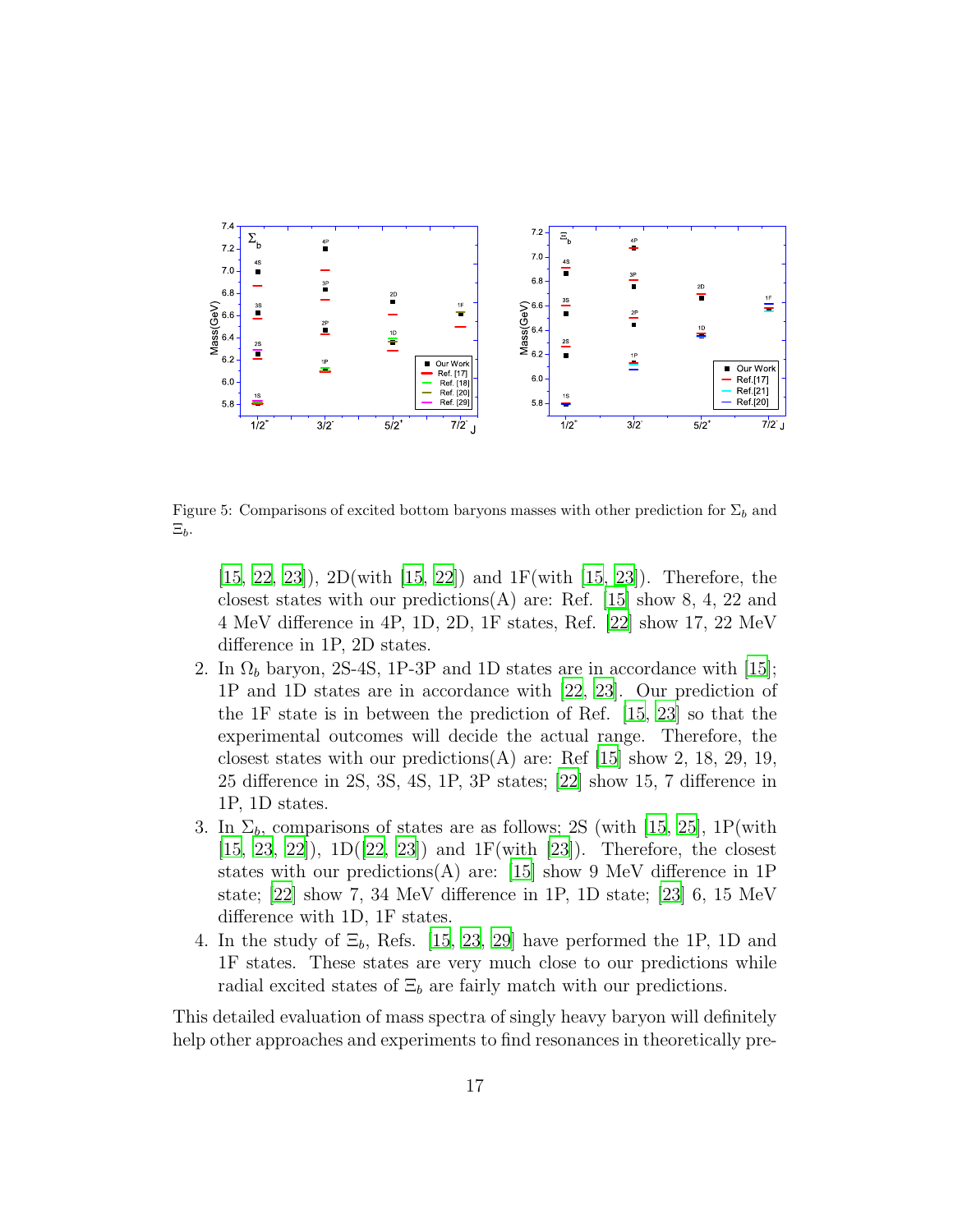dicted range. The regge trajectories are also very useful to obtain unknown quantum number and respective  $J<sup>P</sup>$  values of bottom baryons. Mass study will definitely help to understand the nearly available resonances belong to singly bottom baryons. The semi-electronic decays are also calculated for  $\Xi_b$ and  $\Omega_b$  baryons. Where, the  $\Omega_b^- \to \Xi_b^{*0} e^- \bar{\nu}$  decay rate is disagree with [\[57\]](#page-20-14).

After successful implementation of this scheme to the singly heavy baryons (both charm and bottom) as well as doubly heavy baryons, we would like to calculate the decay rates of heavy baryons in near future. The decay properties are very important to understand the dynamics of baryons so our next attempt would be the study of various decay properties.

Acknowledgments: One of the author A. K. Rai acknowledges the financial support extended by DST, India under SERB fast track scheme SR/FTP /PS-152/2012.

#### References

#### References

- <span id="page-17-0"></span>[1] T. Aaltonen *et al*., (CDF Collaboration), Phys. Rev. D 84, 012003 (2011).
- <span id="page-17-1"></span>[2] V. M. Abazov *et al*., (D0 Collaboration), Phys. Rev. D 84, 031102 (2011).
- <span id="page-17-2"></span>[3] T. Aaltonen *et al*., (CDF Collaboration), Phys. Rev. Lett. 99, 202001 (2007).
- <span id="page-17-3"></span>[4] T. Aaltonen *et al*., (CDF Collaboration), Phys. Rev. Lett. 99, 052002 (2007).
- <span id="page-17-4"></span>[5] V. M. Abazov *et al*., (D0 Collaboration), Phys. Rev. Lett. 101, 232002 (2008).
- <span id="page-17-5"></span>[6] T. Aaltonen *et al*., (CDF Collaboration), Phys. Rev. D 80, 072003 (2009).
- <span id="page-17-6"></span>[7] R. Aaij *et al.*, JHEP 1605, 132 (2016)
- <span id="page-17-7"></span>[8] R. Aaij *et al*., (LHCb Collaboration), Phys. Rev. Lett.109, 172003 (2012).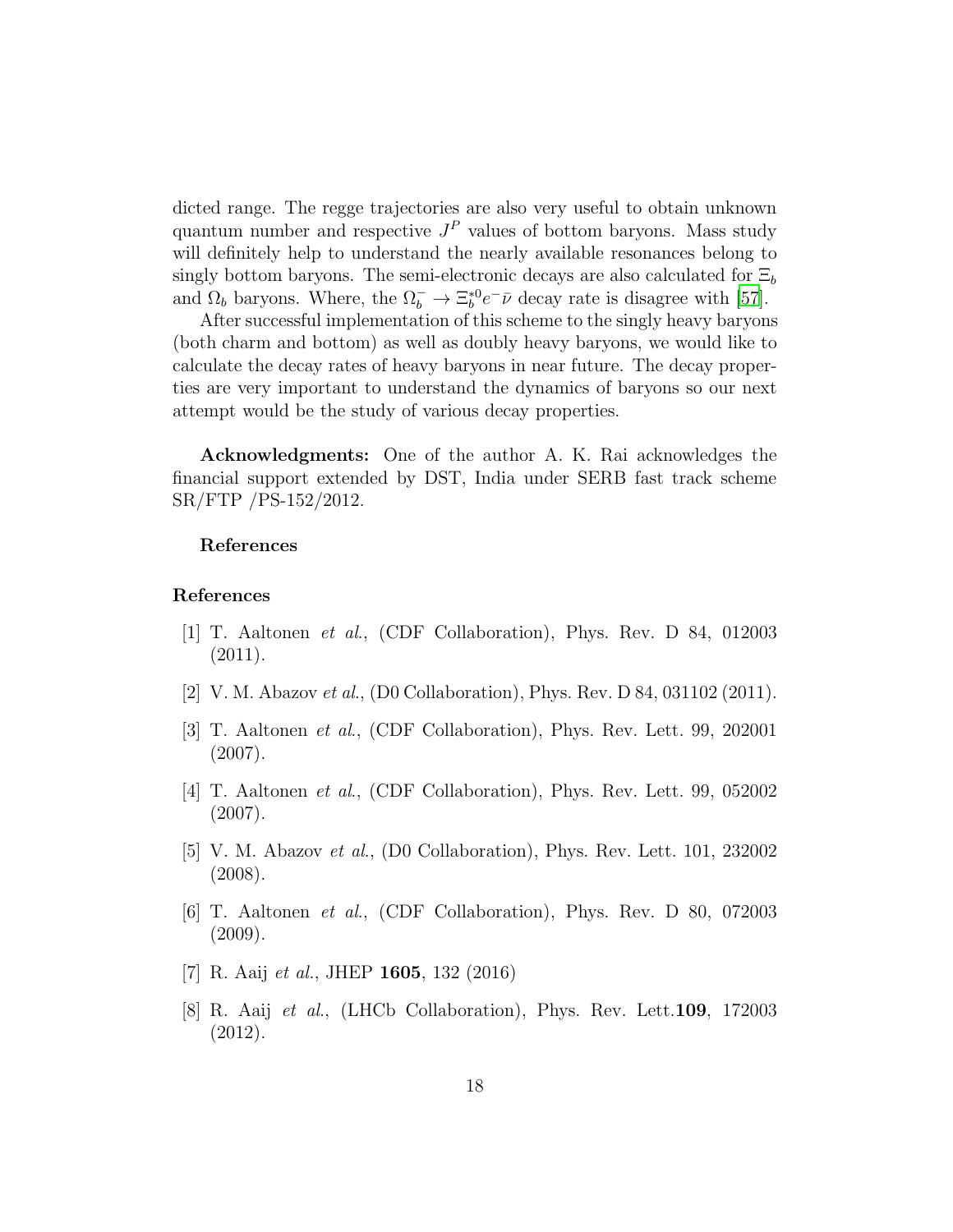- <span id="page-18-0"></span>[9] D. Acosta *et al*., Phys. Rev. Lett. 96, 202001 (2006)
- <span id="page-18-1"></span>[10] V. M. Abazov *et al*., [D0 Collaboration], Phys. Rev. Lett. 99, 052001 (2007).
- <span id="page-18-2"></span>[11] S. Chatrchyan *et al*., [CMS Collaboration], Phys. Rev. Lett. 108, 252002 (2012).
- <span id="page-18-3"></span>[12] C. Patrignani et. al., Chin. Phys. C **40**, 100001 (2016).
- <span id="page-18-4"></span>[13] N. Isgur and G. Karl, Phys. Rev. D 18, 4187 (1978); Phys. Rev. D 19, 2653 (1979); Phys. Rev. D 20 1191 (1979); L. A. Copley, N. Isgur, and G. Karl, Phys. Rev. D 20, 768 (1979); Phys. Rev. D 23, 817 (1981).
- <span id="page-18-5"></span>[14] S. Capstick and N. Isgur, Phys. Rev. D **34**, 2809 (1986).
- <span id="page-18-6"></span>[15] D. Ebert, R. N. Faustov and V. O. Galkin, Phys. Rev. D 84, 014025 (2011).
- <span id="page-18-7"></span> $[16]$  A. Valcarce, H. Garcilazo and J. Vijande, Eur. Phys. J. A 37, 217 (2008).
- <span id="page-18-8"></span>[17] W. Roberts and M. Pervin, Int. J. Mod. Phys. A 23, 2817 (2008).
- <span id="page-18-9"></span>[18] C. Garcia-Recio, J. Nieves, O. Romanets, L. L. Salcedo, and L. Tolo, Phys. Rev. D 87, 034032 (2013).
- <span id="page-18-10"></span>[19] R. M. Woloshyn, and M. Wurtz *arXiv:1601.01925v1 [hep-ph] 8 Jan 2016.*
- <span id="page-18-11"></span>[20] W. H. Liang, C.W. Xiao, and E. Oset, Phys. Rev. D 89, 054023 (2014).
- <span id="page-18-12"></span>[21] B. Chen, K. W. Wei and A. Zhang, Eur. Phys. J. A 51 82 (2015).
- <span id="page-18-13"></span>[22] T. Yoshida, E. Hiyama, A. Hosaka, M. Oka, and K. Sadato, Phys. Rev. D **92**, 114029 (2015).
- <span id="page-18-14"></span>[23] Ke-Wei Wei, B. Chen, N. Liu, Q-Qian Wang and Xin-Heng Guo, arXiv:1609.02512v1 [hep-ph]
- <span id="page-18-15"></span>[24] Hua-Xing Chen, Qiang Mao, A. Hosaka, X. Liu and Shi-Lin Zhu, arXiv:1611.02677v1 [hep-ph]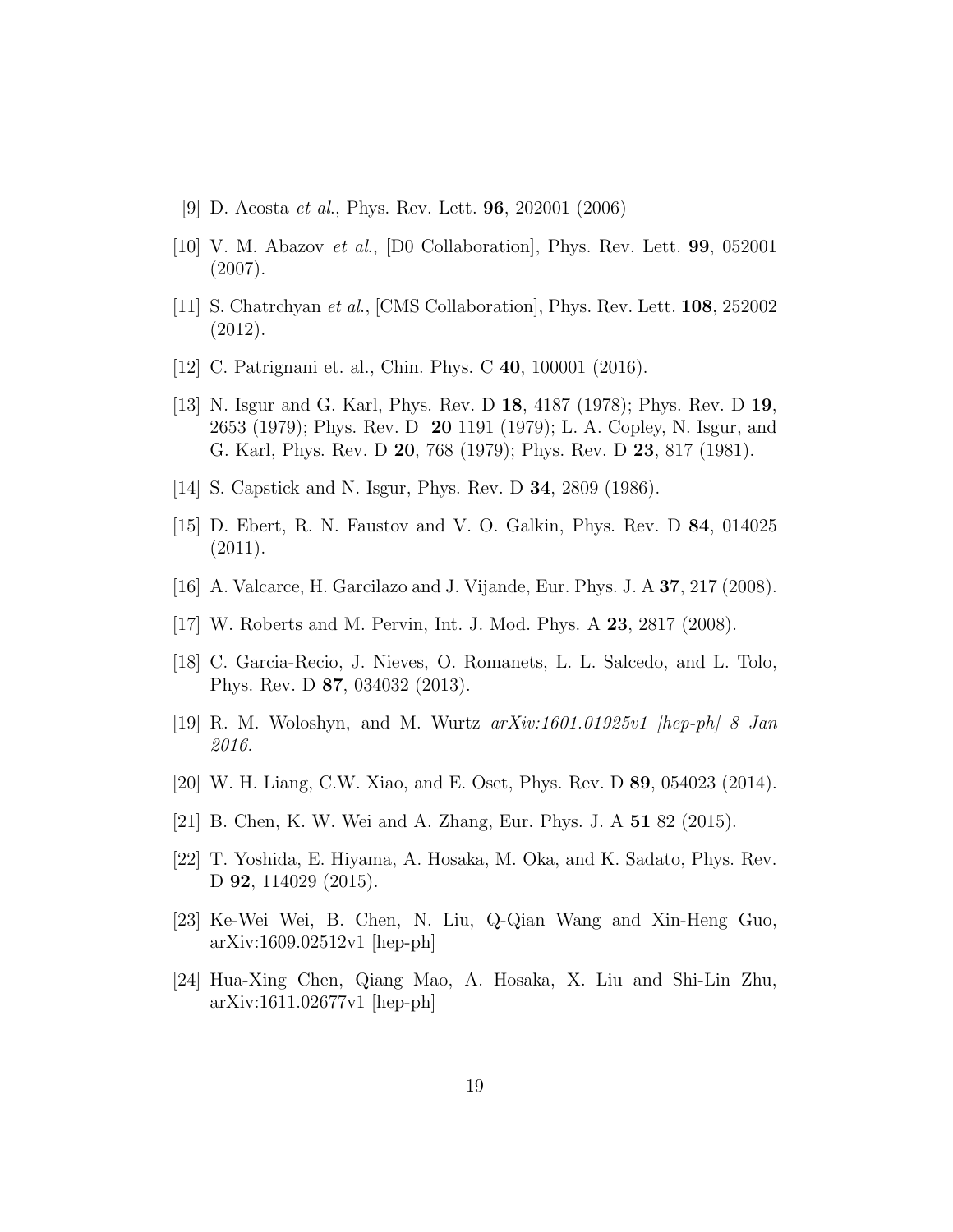- <span id="page-19-0"></span>[25] Y. Yamaguchi, S. Ohkoda, A. Hosaka, T. Hyodo, and S. Yasui, Phys. Rev. D 91, 034034 (2015).
- <span id="page-19-1"></span>[26] Q. Mao, H. X. Chen, W. Chen, A. Hosaka, et al., Phys. Rev. D 92, 114007 (2015).
- <span id="page-19-2"></span>[27] X. Liu, H X Chen, Y R Liu, A Hosaka, and S L Zhu, Phys. Rev. D 77, 014031 (2008).
- [28] S. S. Agaev, K. Azizi, H. Sundu, arXiv:1703.07091v2 [hep-ph] (2017).
- <span id="page-19-3"></span>[29] M. Karliner, B. Keren-Zur, H. J. Lipkin, and J. L. Rosner, Ann. Phys. (Amsterdam) 324, 2 (2009)
- <span id="page-19-4"></span>[30] M. Karliner and J. L. Rosner, Phys. Rev. D **92**, 074026 (2015).
- <span id="page-19-5"></span>[31] P.G. Ortega, D.R. Entem, F. Fernndez, Phys. Lett. B 718, 1381 (2013).
- <span id="page-19-6"></span>[32] J. P. Blanckenberg, and H. Weigel Phys. Lett. B 750, 230 (2015).
- <span id="page-19-7"></span>[33] K. Thakkar, A. Majethiya and P. C. Vinodlumar, Eur. Phys. J. Plus 131, 339 (2016).
- <span id="page-19-8"></span>[34] A. Majethiya, K. Thakkar and P. C. Vinodlumar, Chinese Journal of Physics 54, 495 (2016).
- <span id="page-19-9"></span>[35] Z. S. Brown, W. Detmold, S. Meinel, and K. Orginos, Phys. Rev. D 90, 094507 (2014).
- <span id="page-19-10"></span>[36] M. Padmanath, and N. Mathur, e-print *arXiv:1508.07168v1 [hep-lat]* (2015).
- <span id="page-19-11"></span>[37] R. Lewis and R. M. Woloshyn, Phys. Rev. D 79, 014502 (2009).
- <span id="page-19-12"></span>[38] Z. Shah, K. Thakkar, A. K. Rai and P. C. Vinodkumar, Eur. Phys. J A 52, 313 (2016).
- <span id="page-19-13"></span>[39] Z. Shah, K. Thakkar, A. K. Rai and P. C. Vinodkumar, Chin. Phys. C 40, 123102 (2016).
- <span id="page-19-14"></span>[40] V. Crede and W. Roberts, Rep. Prog. Phys. **76**, 076301 (2013).